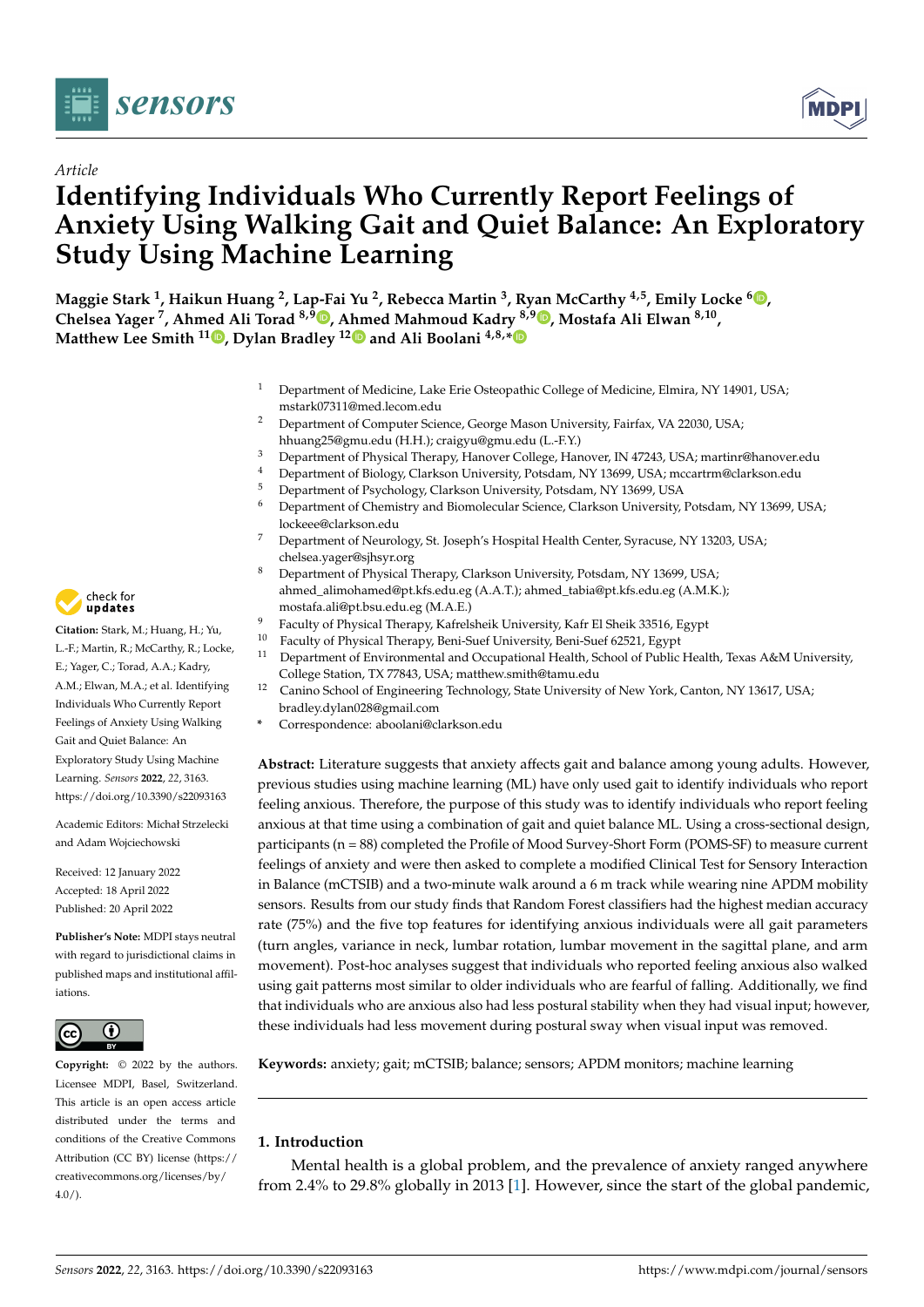these numbers have increased by approximately 25.6% [\[2\]](#page-14-1). While we are unaware of the global toll of the pandemic on feelings of anxiety in otherwise healthy individuals, a recent study by Twenge and Joiner (2020) reported that US adults are more than three times as likely to report being anxious in 2020 than they were in 2019 [\[3\]](#page-14-2). In 2010, anxiety was the sixth leading cause of disability globally, with annual costs of anxiety-related disability ranging from \$42 billion to \$53 billion [\[4\]](#page-14-3). While anxiety disorders have a significant societal burden, individuals without a diagnosis of anxiety disorder may also report an increase in feelings of anxiety as a normal response to worry from a perceived stressful event [\[5\]](#page-14-4).

Feelings of anxiety are usually self-reported, which can be influenced by an individual's culture [\[1\]](#page-14-0) and gender [\[6\]](#page-14-5) differences. While there are significant advantages to using self-reported measures for anxiety, such as their high correlation with complementary objective measures, there is a risk of social and cognitive biases [\[7\]](#page-14-6). These biases are especially more pronounced in studies assessing mental health because of the stigma surrounding the issue. For example, Bird and Reiker [\[6\]](#page-14-5) report that women are more comfortable expressing emotions than men, which may partially explain the high prevalence of anxiety in women compared to men [\[8\]](#page-14-7). Additionally, a systematic review and meta-regression by Baxter and colleagues [\[1\]](#page-14-0) suggest that there are cultural differences in self-reported feelings of anxiety. Taken together, these findings suggest that researchers explore objective direct and indirect measures, such as biomarkers and walking gait or balance, which may be impacted by feelings of anxiety.

While significant evidence has identified objective biomarkers associated with anxiety [\[9\]](#page-14-8), these biomarkers are individualized, which makes identifying individuals who report anxiety through biomarkers challenging, as reported by the null findings of Boeke and colleagues [\[10\]](#page-14-9). However, utilizing a person's gait is one area where researchers have successfully identified feelings of anxiety through objective measures. For example, Zhao and colleagues reported a 74% accuracy rate in identifying feelings of anxiety using a walking gait [\[11\]](#page-14-10), while Miao and colleagues [\[12\]](#page-14-11) reported a 78.4% accuracy rate in identifying individuals who reported feeling anxious. These findings are promising because they suggest that gait may be a valid objective indirect measure to identify feelings of anxiety.

Zhao and colleagues [\[11\]](#page-14-10) used the X-Box Kinect to capture gait data; however, they did not report gait features that were most important to identifying individuals who reported feelings of anxiety. Conversely, Miao and colleagues [\[12\]](#page-14-11) utilized a digital camera and reported capturing features such as nose and ear movement, data that are not typically reported in the gait literature. Miao and colleagues' [\[12\]](#page-14-11) significant findings included associations between anxiety and joint movements of the elbow, knee, hip, and wrist, information that is also not usually reported in gait literature. The authors deliberately chose to not calculate the gait measures most commonly reported in the literature, such as stride length, walking speed, or arm swing, because they felt that time-domain data were better for predicting anxiety than traditional biomechanical variables [\[12\]](#page-14-11). These findings provide limited interpretability for researchers seeking to replicate these findings using traditionally measured gait characteristics. Additionally, although X-Box Kinect data are highly reliable, it produces a copious amount of data, which makes analyses more cumbersome, and may be impractical in many situations. Conversely, Inertial Movement Unit (IMU) sensors, such as the ones used in this study (APDM, Portland, OR, USA), may offer less data-intensive ways of capturing kinematic gait data. Therefore, this study aims to use the most commonly reported kinematic gait variables captured by IMU sensors to predict feelings of anxiety.

Although Zhao and colleagues [\[11\]](#page-14-10) and Miao and colleagues [\[12\]](#page-14-11) did not report the gait variables most commonly reported in the literature, other studies [\[13–](#page-14-12)[18\]](#page-14-13) suggest that there is a strong association between commonly measured gait characteristics and anxiety. For example, Feldman and colleagues [\[13\]](#page-14-12) identified slower walking gait speed, shorter step length, and fewer steps per minute among adults who reported anxiety compared to those who did not. However, Feldman and colleagues [\[13\]](#page-14-12) compared individuals who reported a diagnosis of generalized anxiety disorder compared to those who did not. These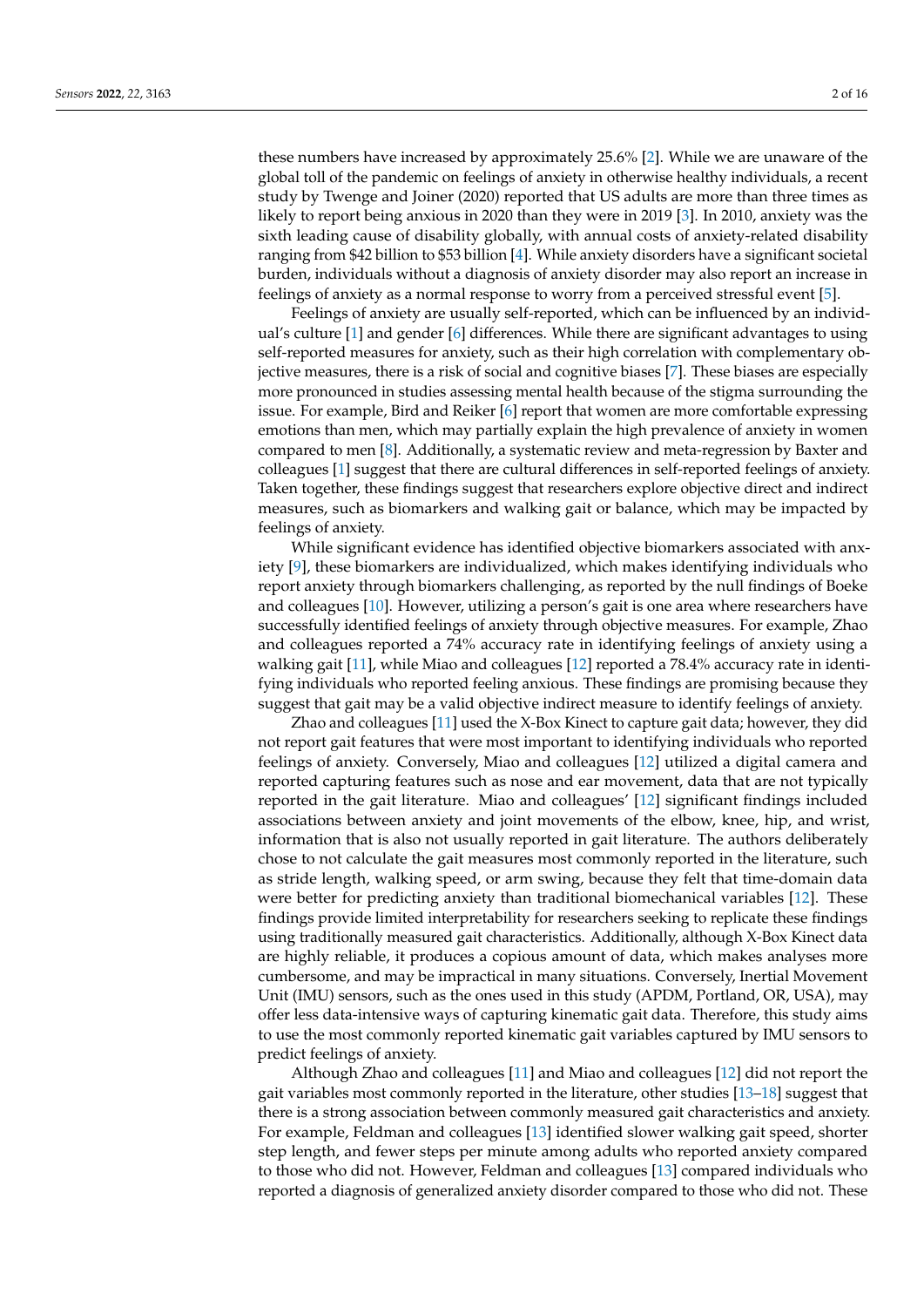findings [\[13\]](#page-14-12) have limited applicability to healthy individuals who may report feeling anxious without a diagnosis of generalized anxiety disorder.

Conversely, multiple studies that examined anxiety at the moment have reported changes in both gait and balance measures among healthy young and older adults [\[14](#page-14-14)[–19\]](#page-14-15). This body of literature has reported a decrease in gait velocity with increased fear of falling [\[14](#page-14-14)[,16](#page-14-16)[,17\]](#page-14-17) and differences in gait strategies when young and older adults are asked to walk under threatening or anxiety-inducing conditions [\[16](#page-14-16)[,19\]](#page-14-15). Additionally, researchers also report that feelings of anxiety at the moment also significantly impair balance performance in healthy populations [\[18,](#page-14-13)[19\]](#page-14-15). Taken together, we may surmise that when using traditional gait and balance measures, healthy individuals who report feeling anxious may report a slower walking gait [\[14](#page-14-14)[,16](#page-14-16)[,17\]](#page-14-17) and balance dysfunction [\[18](#page-14-13)[–20\]](#page-14-18) compared to individuals who do not report feeling anxious.

Although there are no definitive mechanisms that link gait, balance, and feelings of anxiety, based on previously published studies, we may hypothesize a biological link exists between feelings of anxiety, gait, and balance control. Individuals who are fearful of falling utilize strategies where they rely on the spinal reflex pathway that allows for faster processing of information [\[21\]](#page-14-19). Further, evidence suggests that anxiety influences oculomotor and gaze control [\[22\]](#page-14-20), which may alter locomotion in individuals who are anxious [\[16\]](#page-14-16). Other data suggest that individuals who report being anxious have lower attentional control but higher attentional demands for locomotion [\[23](#page-14-21)[,24\]](#page-14-22). When examining balance control, we find that individuals who report feeling anxious have decreased visual processing [\[25\]](#page-14-23) and increased physiological arousal, which results in a reduced center of pressure displacement and increased leg muscle activity [\[26](#page-14-24)[–28\]](#page-14-25). Taken together, these findings [\[16,](#page-14-16)[21](#page-14-19)[–28\]](#page-14-25), and the findings of studies that have measured changes in gait and balance due to increased feelings of anxiety [\[14–](#page-14-14)[19\]](#page-14-15), suggest that our study may be able to identify individuals who report being anxious using a combination of gait and balance parameters.

Currently, we are aware of two studies  $[11,12]$  $[11,12]$  that have successfully identified individuals who report feeling anxious from individuals who do not report feeling anxious using a walking gait. However, these studies identified gait characteristics not normally reported in the gait literature (i.e., ear movement, nose movement, and movement in the left ankle), limiting the interpretability by researchers interested in understanding traditional gait parameters needed to most accurately identify individuals who report being anxious.

Therefore, to add to the existing literature, our exploratory study aims are the following: (1) identify variables most important for machine learning algorithms to utilize to identify individuals who report feeling anxious; (2) determine the accuracy of machine learning algorithms that use clinical variables to identify individuals who report feeling anxious compared to those who do not; (3) identify differences in the various clinical measures of gait and balance between individuals who report feelings of anxiety compared to those who do not.

# **2. Methods**

#### *2.1. Study Design*

A cross-sectional study design was used to identify individuals who reported feeling anxious in the moment compared to those who did not.

#### *2.2. Participants*

Participants from the community were recruited using word of mouth, flyers, campus-wide emails at the university and in-person announcements made in large classes (>30 students). To be eligible for this study all participants had to be between the ages of 18–36. Individuals were excluded from this study if they reported no neurological conditions (e.g., stroke, Parkinson's Disease), lower-extremity orthopedic surgeries or injuries within the last 6 months, wounds of abscess on the plantar surface of their feet, uncorrectable visual impairments, and/or the inability to ambulate for 2 min without an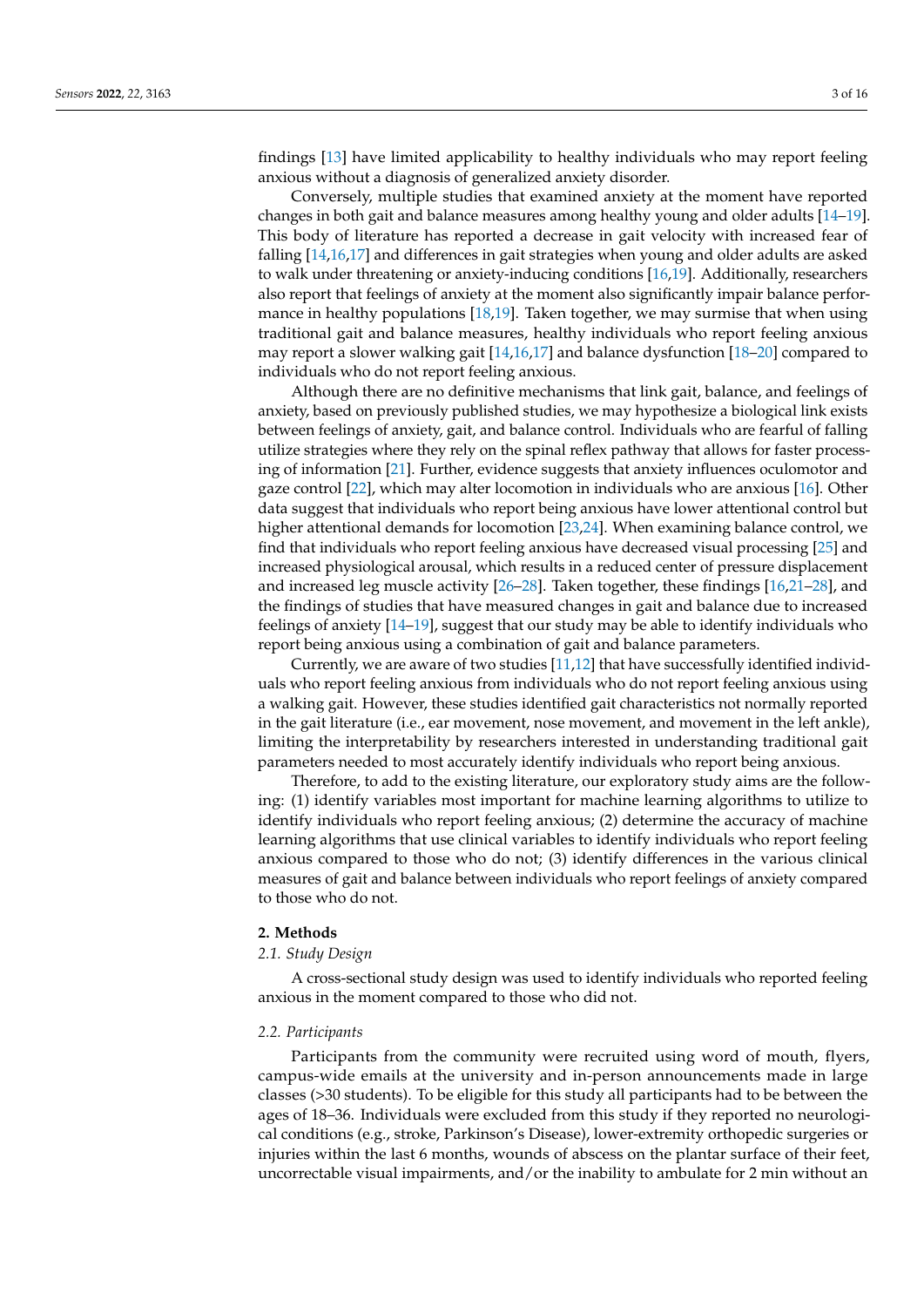assistive device and stand independently without pain and/or discomfort. One hundred and forty volunteers were screened and 133 were qualified to participate in this study.

#### *2.3. Instruments*

# 2.3.1. Self-Reported Feelings of Anxiety

The 30-item Profile of Mood States-Short Form (POMS-SF) [\[29\]](#page-14-26) was used to assess current feelings of anxiety. Participants reported their current intensity of subjective mood states on a 5-point Likert scale ranging from "Not at all" (scored as 0) to "Extremely" (scored as 4). Feelings of anxiety were calculated using a combination of five questions (Tense + Shaky + Nervous + Anxious + Uneasy). The Cronbach's alpha for current feelings of anxiety was 0.839.

# 2.3.2. Gait

Using methodology from previous literature that used machine learning to identify moods and emotions using walking gait, this study used a 6 m  $\times$  1 m track where participants were asked to walk back and forth for two minutes at their own pace [\[11,](#page-14-10)[30\]](#page-14-27). However, unlike previous studies that utilized the X-Box Kinect, this study utilized APDM mobility  $Lab^{TM}$  (APDM Inc, Portland, OR, USA) as they have been proven to be valid and reliable forms of gait measurements using similar protocols [\[31,](#page-15-0)[32\]](#page-15-1). The APDM mobility  $Lab^{TM}$  sensors are a set of wireless,  $Opal^{TM}$  inertial sensors, each with a docking station that has an access point for wireless data transmission and sub-millisecond synchronization of the independent sensors. The  $Opal<sup>TM</sup>$  inertial sensors have a range of 6 m and contain tri-axial accelerometers, gyroscopes, and magnetometers. The accelerometers measure linear acceleration, gyroscopes measure angular velocity, and the magnetometers measure heading with respect to the earth's magnetic field. In this study, we used seven  $Opals<sup>TM</sup>$ that were attached to the body using Velcro<sup>TM</sup> straps [\[32\]](#page-15-1). The Opals<sup>TM</sup> were placed at the following locations: lumbar region (5th lumbar vertebra), sternum (body of the sternum immediately superior to the xyphoid process), forehead (middle of the frontal bone, approximately 2.5 cm above the nasal bone), right and left foot (on the metatarsals, directly superior to the metatarsophalangeal joint), and the right and left wrist (immediately superior to the radioulnar joint) [\[31](#page-15-0)[,33\]](#page-15-2). These locations were used because they also allowed the researchers to measure anticipatory postural adjustments prior to gait initiation [\[33\]](#page-15-2).

#### 2.3.3. Balance

Previous literature that has examined state anxiety and balance has utilized either force plates [\[19\]](#page-14-15) or the Neurocom Balance Master to perform the Sensory Organizational Test (SOT) [\[20\]](#page-14-18). These authors chose to use the modified Clinical Test of Sensory Interaction and Balance (mCTSIB) to measure balance using the  $Opal<sup>TM</sup>$  monitors as mCTSIB measures have been shown to be highly correlated with scores on the SOT [\[34\]](#page-15-3). The mCTSIB is a clinically relevant measure of balance that can be completed using the Opal<sup>TM</sup> monitors [\[35,](#page-15-4)[36\]](#page-15-5). During the performance of this test, participants were asked to stand quietly for 30 s with feet spaced apart by the APDM footplate (a clear trapezoidal plate) and hands were placed on the hips. Balance was tested under the following 4 discrete conditions: A) Eyes open (EO) firm surface, B) Eyes closed (EC) firm surface, C) EO foam surface (Airex Balance Pad Foam Balance Board Stability Cushion, 50.5 cm  $W \times 40.1$  cm  $D \times 6.0$  cm H), and D) EC foam surface [\[35](#page-15-4)[,36\]](#page-15-5).

#### 2.3.4. Procedure

After screening for inclusion/exclusion criteria participants were scheduled for one, 75 min long session. Participants were asked to refrain from consuming alcohol, caffeine, medications, and illicit drugs at least 24 h prior to testing. Participants were invited to the lab where they completed a series of surveys on Surveymonkey.com (San Mateo, CA, USA) to determine if they had followed pre-testing instructions. Participants who reported consuming alcohol caffeine, medications, or illicit drugs in the past 24 h were re-scheduled.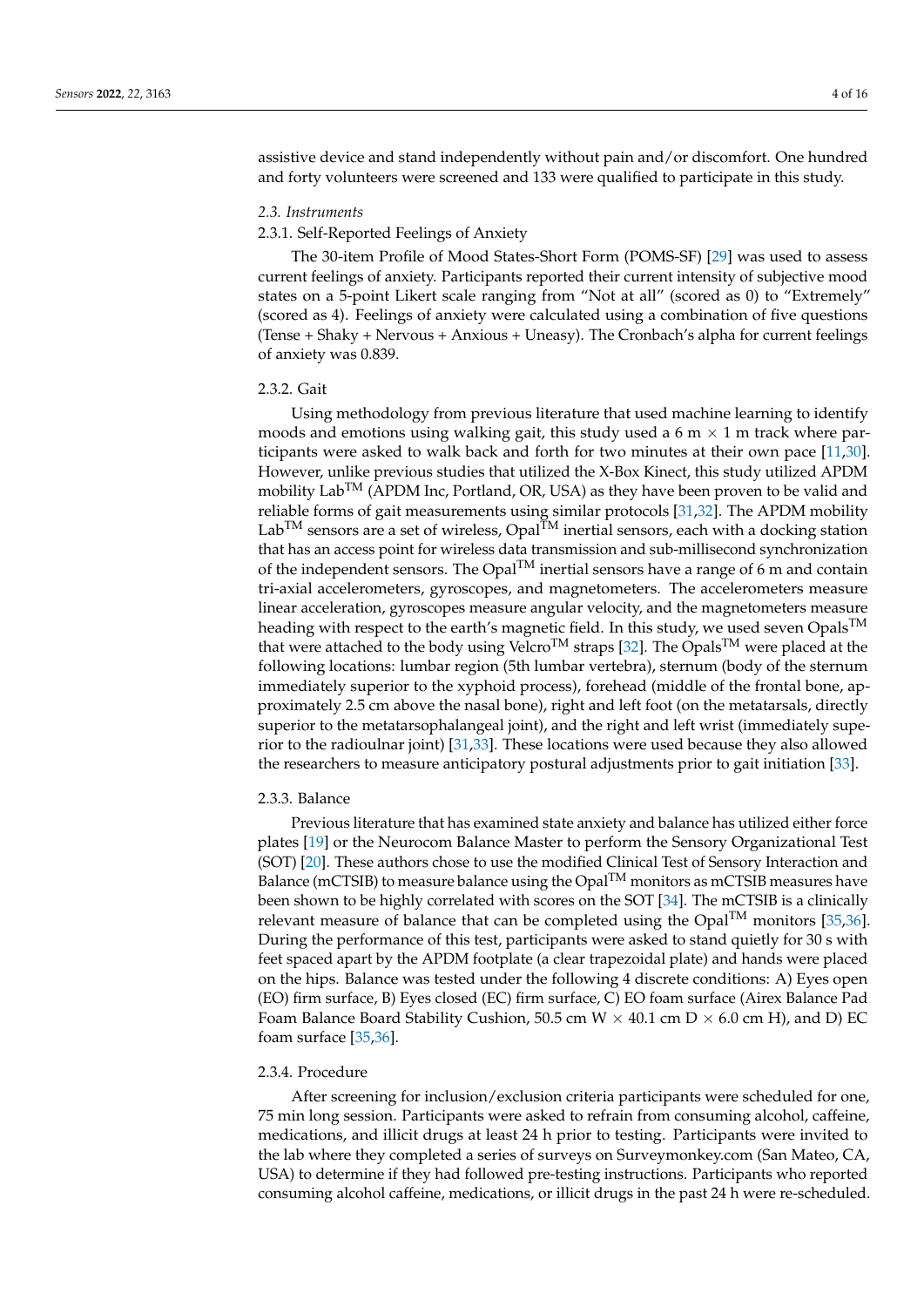Those who were eligible to complete the study were assigned a random 5-digit ID using randomizer.org and fitted for the APDM mobility monitors. They completed the POMS-SF to determine their current moods states. Participants also completed these pretesting surveys using Surveymonkey.com using a Hewlett Packard Pavilion 15.6" Flagship Laptop (model # B018YIGHVK, Hewlett Packard, Palo Alto, CA, USA). The entire pretesting procedure lasted approximately 10 min. After completion of the pre-test questions, participants completed the mCTSIB (approximately 2.5 min) and the two-minute walk. The mCTSIB was performed at the edge of the walking track and the two-minute walk was started immediately following the performance of the mCTSIB.

Subsequently, participants' height was measured using a stadiometer (SECA model 220 Crothal Healthcare, Chino, CA, USA) and their weight was measured using the Tanita Body Composition Analyzer TBF-410 (Tanita Corporation, Tokyo, Japan). Participants were then asked to complete a series of surveys that asked them about health-related lifestyle factors such as diet, sleep quality, physical activity levels, and trait energy and fatigue, which are not reported in this study.

# *2.4. Statistical Analysis*

# Pre-Processing of Data

Data from SurveyMonkey.com were downloaded and exported into Microsoft Excel (Microsoft Inc., Redmond, WA, USA) where mood data were scored. Gait and balance data were exported as h5 files into Python (version 3.7, Python Software Foundation, Wilmington, DE, USA), where balance and gait characteristics for each participant were calculated. For gait measures, we calculated mean measures for each gait parameter, variation in each gait parameter by calculating standard deviation in the movement over 2 min (referred to as variation in this study). For upper and lower-extremity movement, means were calculated for each limb and means were also calculated for both limbs, further variations in inter- and intra-limb movements were also calculated. The following formulas were used:

Mean for each gait parameter (i.e., turn velocity):

$$
(\text{mean turn velocity} = \frac{\text{sum of velocity of all turns}}{\text{number of turns}})
$$

Variation for each gait parameter (i.e., standard deviation in turn velocity):

$$
(variation in turn velocity = \sqrt{\frac{\sum_{i=1}^{i=number of turns}(turn velocity - mean turn velocity)^2}{Number of turns}})
$$

Mean gait parameter for individual limb (i.e., mean gait speed for right leg only):

(mean gait speed right leg = 
$$
\frac{\text{sum of gait speed of right leg during 2} - \text{minute walk}}{\text{number of steps taken by right leg in 2} - \text{minute walk}}
$$
)

Variation in movement for each individual limb (i.e., standard deviation for right leg gait speed only/intra-limb variation in movement):

$$
(variation in right leg gait speed = \sqrt{\frac{\sum_{i=1}^{i=number of steps on right leg}{Number of steps of right leg gait speed - mean right leg gait speed)^2}}{Number of steps on right leg}
$$

Mean gait parameter for both limbs of upper and lower extremity (i.e., mean gait speed):

Mean gait speed = 
$$
\frac{\sum (gait speed right leg + gait speed left leg)}{\text{Total number of steps}}
$$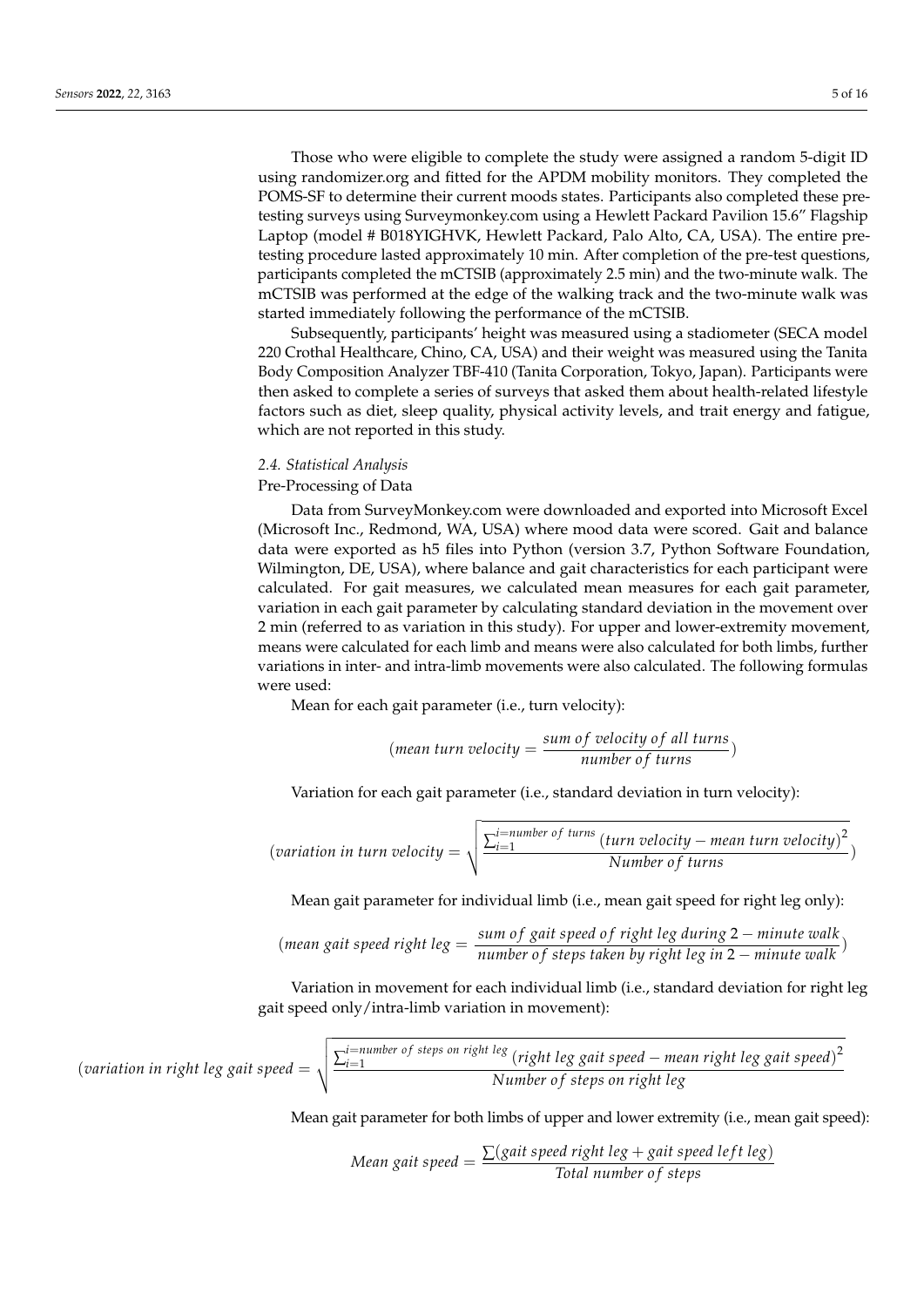Imbalance in gait parameters between limbs (i.e., variation in gait speed between limbs/inter-limb variation in movement) to assess for consistency of movement and synchronization of movement on both sides [\[37,](#page-15-6)[38\]](#page-15-7).

> *Imbalance in gait speed between limb* = ∑ *gait speed right leg*−*gait speed le f t leg gait speed right leg*+*gait speed le f t leg*/*Total number o f steps*

Mood scores were then uploaded into Python (version 3.8.5, Python Software Foundation, Wilmington, DE, USA) and merged with gait and balance data. Records were deleted if they were not collected properly or had features with missing values greater than 5%. Data were then visualized in Python. Anxiety scores were split into statistical quartiles based on frequency of distribution. The quartiles included POMS-SF Anxiety scores = 0, POMS-SF Anxiety scores = 1, POMS-SF Anxiety scores = 2, and POMS-SF Anxiety scores  $\geq$  3. For the purposes of this exploratory study, the researchers were only interested in determining whether the models could classify individuals on the extreme ends. Therefore, this study only included individuals who reported a POMS-SF Anxiety scores = 0 and those who reported scores  $\geq 3$  in the final analysis. Therefore, the researchers grouped participants by those who reported scores of  $\geq$ 3 on the POMS-SF anxiety (Anxious) and those who reported POMS-SF anxiety score of 0 (Not Anxious). Individuals who reported a score of 1 or 2 were not included in our final analysis. After pre-processing data, we had data for 88 participants with 190 gait characteristics, and 30 features for each of the four balance conditions (i.e., 120 total features for balance) used in the analyses. The researchers then filled in missing values through the mean value of that feature in the dataset [\[35\]](#page-15-4). Chi-square goodness of fit was used to determine sex differences and independent sample *t*-tests were used to determine differences in age, height, and weight between the two groups.

#### *2.5. Main Analysis*

#### 2.5.1. Objective 1: Feature Importance

When recording high dimensional features, not every feature is equally important, and there may be many redundant features that are of less importance. Therefore, to sort through the 310 features and 71 valid data points collected during this study, the researchers used the Random Forest (RF) according to their feature importance [\[39\]](#page-15-8).

#### 2.5.2. Objective 2: Model Training

After sorting the features, the dataset was used to train the model through classifiers. The researchers classified the records who reported scores  $\geq$  3 on the anxiety portion of the POMS-SF as Anxious and those who scored a 0 as Not Anxious. The researchers used all features and top five features (using 0.024 as a cut-off for feature importance) to train each model. The researchers trained the models in a 10-fold cross-validation manner to avoid problems such as overfitting or selection bias to some degree [\[40\]](#page-15-9). The data were randomly split into the training set (90%) and test set (10% and ran each of the ML models 10,000 times using a Monte Carlo method [\[41–](#page-15-10)[43\]](#page-15-11). Further information may be found in Supplementary Materials.

#### 2.5.3. Objective 3: Mean Differences

An analysis of co-variance was used to determine statistically significant differences between individuals who reported feeling anxious compared to those who did not while accounting for sex, age, height, and weight.

#### **3. Results**

There were 51 individuals (21 males and 30 females) who reported not feeling anxious, while 36 individuals (14 males and 22 females) who reported feeling anxious (*p* = 0.830). There was no significant difference ( $p > 0.05$ ) in height or weight between individuals who reported feeling anxious (height = 174.09  $\pm$  8.10 cm, weight = 74.86  $\pm$  14.26 kg) compared to those who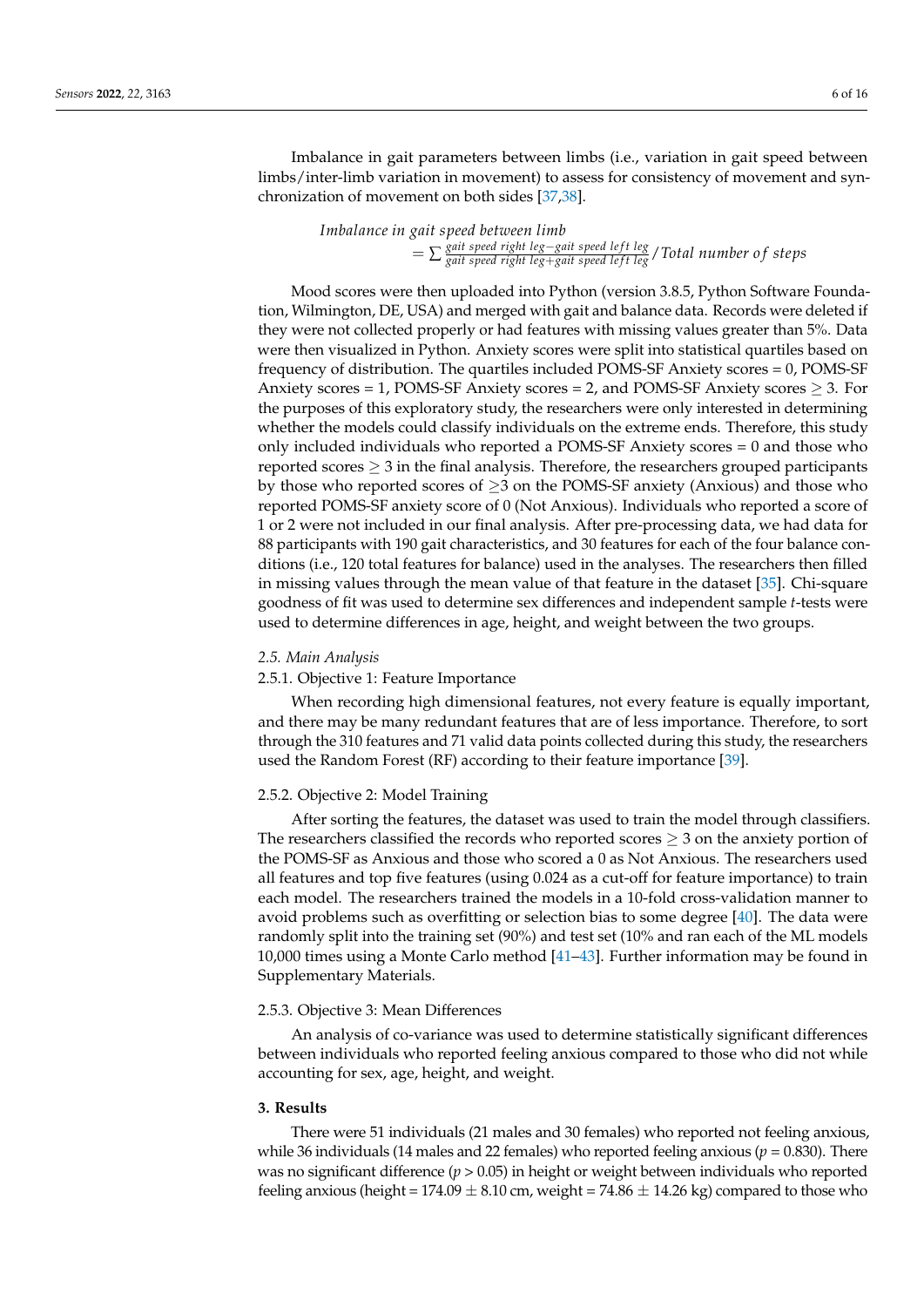reported not feeling anxious (height =  $174.13 \pm 9.76$  cm, weight =  $73.00 \pm 15.83$  kg). There was a statistically significant difference in age between the two groups ( $p = 0.034$ ), with the anxious group reporting being significantly younger  $(23.31 \pm 3.69$  years) than the non-anxious group (25.20  $\pm$  4.24 years).

## *3.1. Objective 1: Feature Importance*

The top five features using an RF were the mean angles of turns, the variance of neck bending in the frontal plane, variance in arm swing speed, movement of the lumbar region in the sagittal plane, and the maximal lumbar rotation in the transverse plane (Supplementary Table S1).

## *3.2. Objective 2: Model Training*

Our top model was a RF with the top five features. The median accuracy was 75%, and the mean accuracy was  $69.7 \pm 16.4\%$ . The Alpha-Beta (AB) using the top five features was the next most accurate model, with the median accuracy being 63% and the mean accuracy being 67.9%.

## *3.3. Objective 3: Mean Differences*

## 3.3.1. Gait

There were several significant differences in gait characteristics between the two groups. Full results may be found in Supplementary Table S1. Significant results are reported in Table [1.](#page-6-0)

|                                                       |                        |                | Anxious |           | <b>Not Anxious</b> |           |                                  |
|-------------------------------------------------------|------------------------|----------------|---------|-----------|--------------------|-----------|----------------------------------|
| Variable                                              | Relative<br>Importance | Ranking        | Mean    | <b>SD</b> | Mean               | <b>SD</b> | Significant<br><b>Difference</b> |
| Mean turns angle $(°)$                                | 0.05                   | 1              | 188.30  | 4.17      | 185.87             | 3.43      | Yes                              |
| Variance neck bending in frontal plane (°)            | 0.03                   | $\overline{2}$ | 1.74    | 1.18      | 2.04               | 1.14      |                                  |
| Variance in L arm swing velocity $({\degree}/s)$      | 0.03                   | 3              | 45.21   | 45.87     | 53.35              | 37.50     |                                  |
| Mean lumbar max. in sagittal plane $(°)$              | 0.02                   | $\overline{4}$ | 5.46    | 5.10      | 3.27               | 4.42      | Yes                              |
| Mean lumbar R rotation max. $(°)$                     | 0.02                   | 5              | 6.91    | 13.07     | 10.88              | 15.11     |                                  |
| Variance gait speed between legs (%)                  | 0.02                   | 7              | 0.91    | 0.80      | 1.23               | 0.74      | Yes                              |
| Mean lumbar L bending max. in the frontal plane $(°)$ | 0.02                   | 9              | 6.94    | 2.74      | 5.62               | 2.46      | Yes                              |
| Variance step variability between legs (%)            | 0.02                   | 12             | 8.16    | 5.85      | 11.21              | 7.44      | Yes                              |
| Mean lower limb stance GCT (s)                        | 0.01                   | 15             | 60.52   | 1.51      | 59.94              | 1.48      | Yes                              |
| Variance mid-swing elevation between legs (%)         | 0.01                   | 17             | 13.88   | 11.97     | 18.98              | 13.94     | Yes                              |
| Variance neck in the sagittal plane range $(°)$       | 0.01                   | 18             | 3.31    | 2.01      | 3.77               | 1.37      | Yes                              |
| Mean lumbar in the sagittal plane min. $(°)$          | 0.01                   | 20             | $-0.66$ | 5.02      | $-2.96$            | 4.52      | Yes                              |
| Mean lumbar L max. rot. $(°)$                         | 0.01                   | 29             | 4.76    | 12.43     | 0.03               | 15.23     | Yes                              |
| Variance neck rot. range in frontal plane (°)         | 0.01                   | 41             | 2.78    | 1.74      | 3.80               | 2.95      | Yes                              |
| Mean lumbar bending range in frontal plane (°)        | 0.01                   | 42             | 9.82    | 3.12      | 8.78               | 3.16      | Yes                              |
| Variance R lower limb terminal double support (% GCT) | 0.01                   | 44             | 0.84    | 0.33      | 0.76               | 0.15      | Yes                              |
| Variance toe out angle between legs (%)               | 0.01                   | 45             | 2.78    | 1.97      | 2.21               | 1.70      | Yes                              |
| Variance neck R max. rot. (°)                         | 0.01                   | 46             | 12.78   | 17.13     | 9.55               | 5.61      | Yes                              |
| Mean turns duration (#)                               | 0.00                   | 58             | 2.17    | 0.19      | 2.23               | 0.18      | Yes                              |
| Mean lumbar coronal ROM $(°)$                         | 0.00                   | 82             | 6.54    | 2.79      | 5.72               | 1.86      | Yes                              |
| Variance turns angle (°)                              | 0.00                   | 92             | 5.92    | 1.88      | 5.17               | 1.29      | Yes                              |
| Mean neck R L rotation range $(°)$                    | 0.00                   | 137            | 7.39    | 2.46      | 8.25               | 2.44      | Yes                              |
| Mean R leg swing (% GCT)                              | 0.00                   | 149            | 39.48   | 1.51      | 40.06              | 1.48      | Yes                              |
| Mean L Leg single limb support (% GCT)                | 0.00                   | 179            | 39.59   | 1.50      | 40.10              | 1.45      | Yes                              |
| Variance in turn duration (s)                         | 0.00                   | 189            | 0.21    | 0.09      | 0.24               | 0.08      | Yes                              |
| Mean neck range in the sagittal plane $(°)$           | 0.00                   | 205            | 7.88    | 2.67      | 8.96               | 2.96      | Yes                              |
| Variance in neck L max. rot. (°)                      | 0.00                   | 243            | 12.90   | 17.14     | 9.63               | 5.82      | Yes                              |
| Mean R leg terminal double support (% GCT))           | 0.00                   | 257            | 10.58   | 1.34      | 10.01              | 1.41      | Yes                              |
| Variance in trunk ROM in sagittal plane (°)           | 0.00                   | 260            | 1.06    | 0.35      | 1.19               | 0.43      | Yes                              |
| Variance in trunk ROM in transverse plane (°)         | 0.00                   | 261            | 1.81    | 0.58      | 2.05               | 1.18      | Yes                              |

<span id="page-6-0"></span>**Table 1.** Top 5 Variables and Significant Gait Variables Only.

L = left, R = right, rot = rotation, ROM = range of motion, max. = maximum, min. = minimum, avg. = average, GCT = gait cycle time,  $#$  = number, % = percentage, cm= centimeter, GCD = gait cycle duration,  $\circ$  = degrees.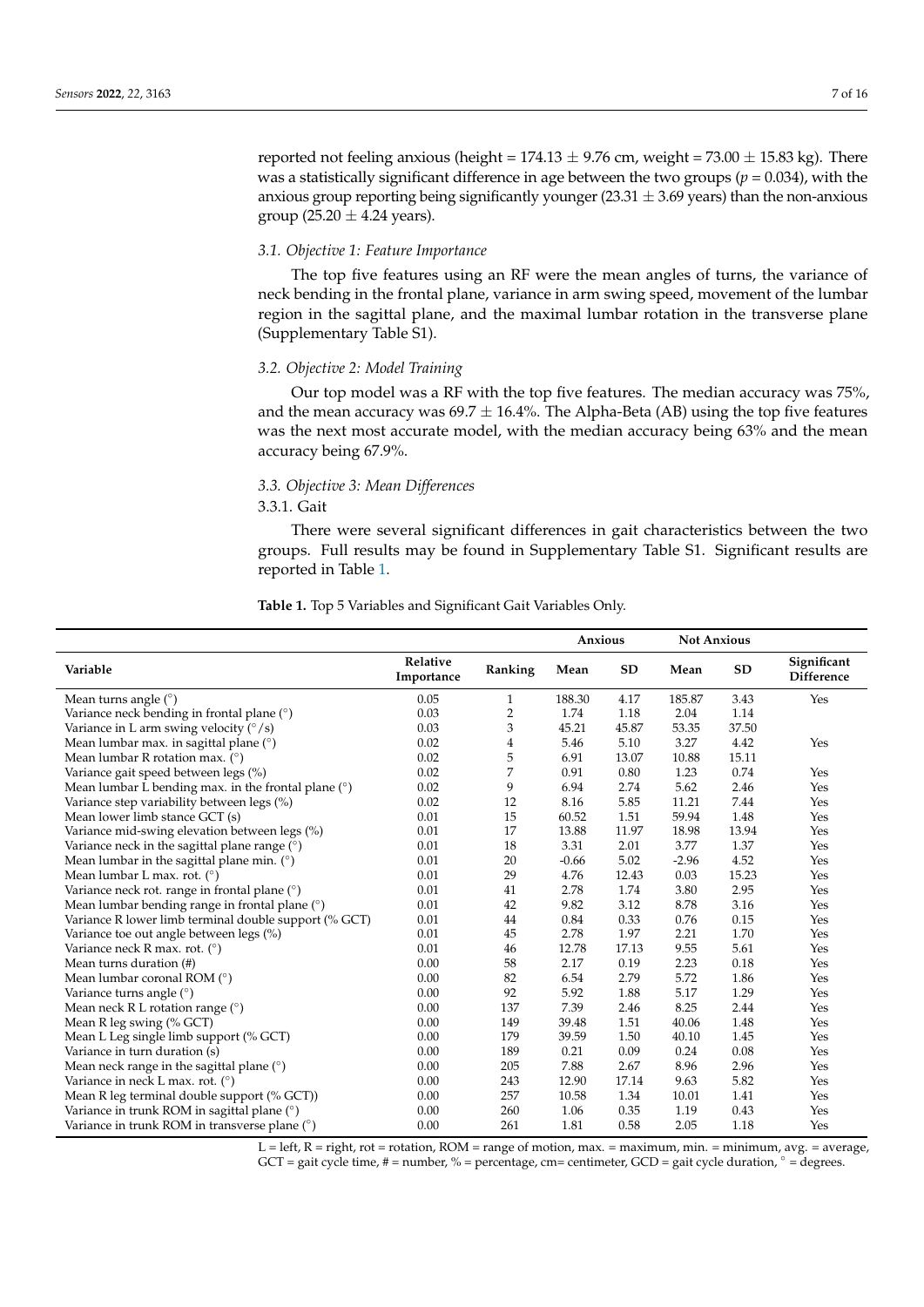## 3.3.2. Neck Features

None of the features in the neck were in the top five selected features by our machine learning models. Outside of the top five features, individuals who reported feeling anxious also had less variance with neck rotation (2.78<sup>°</sup>  $\pm$  1.74 vs. 3.80<sup>°</sup>  $\pm$  2.95) and less neck movement along the sagittal plane (7.88°  $\pm$  2.67 vs. 8.96°  $\pm$  2.96) while displaying increased variance in neck rotation on the right side along the transverse plane (12.78  $\pm$  17.13 vs.  $9.55 \pm 5.61$ ), and increased variance in neck rotation to the left along the transverse plane  $(12.90° \pm 17.14 \text{ vs. } 9.63° \pm 5.82).$ 

#### 3.3.3. Trunk Features

Of our top five features, those who reported feeling anxious had a significantly greater movement of their lumbar in the sagittal plane  $(5.46° \pm 5.10)$  compared to those who did not report feeling anxious (3.27 $\circ$  ± 4.42). For features outside of the top five, those who reported feeling anxious had significantly greater left lumbar frontal plane bend  $(6.94 \pm 2.74 \text{ vs. } 5.62 \pm 2.46)$ , greater minimum lumbar flexion/extension angle  $(-0.66° \pm 5.02 \text{ vs. } -2.96° \pm 4.52)$ , greater maximum lumbar rotation to the left (4.76°  $\pm$  12.43 vs. 0.03°  $\pm$  15.23), greater lumbar range of motion in the frontal plane (6.54°  $\pm$  2.79 vs. 5.72°  $\pm$  1.86), while having less variance in the sagittal range of motion in the trunk (thoracic spine area) ( $1.06° \pm 0.35$  vs.  $1.19° \pm 0.43$ ), and less variance in trunk motion in the transverse plane ( $1.81° \pm 0.58$  vs.  $2.05° \pm 1.18$ ).

## 3.3.4. Lower Extremity Characteristics

None of the lower extremity features were in the top five; however, many of the features out of the top five were significantly different. Those who reported feeling anxious also had a significantly lower variance for gait speed between limbs  $(0.91\% \pm 0.80 \text{ vs.})$ 1.23%  $\pm$  0.73), less step variability between legs (8.16%  $\pm$  5.85 vs. 11.21%  $\pm$  7.44), and less variance in mid-swing elevation between legs  $(13.88\% \pm 11.97 \text{ vs. } 18.8\% \pm 13.94)$ , and less time spent in single leg support (39.59 s  $\pm$  1.50 vs. 40.10 s  $\pm$  1.45). Self-reported feelings of anxiety also increased variance in double leg support time (0.84  $\pm$  0.33 vs. 0.76  $\pm$  0.15), greater variance in toe-out angle between legs  $(2.78\% \pm 1.97 \text{ vs } 2.21\% \pm 1.70)$ , and increased time spent in double leg support time  $(10.58 \text{ s} \pm 1.34 \text{ vs } 10.01 \text{ s} \pm 1.41)$ .

#### 3.3.5. Turning Features

Of the top five features in our model, those who reported feeling anxious took significantly wider turns (188.30 $\degree$   $\pm$  4.17) compared to those who were not anxious  $(185.87° \pm 3.43)$ . For features outside of the top five, those who reported feeling anxious had significantly greater variance in turn angles ( $5.92° \pm 1.88$  vs.  $5.17° \pm 1.29$ ), faster turns (2.17 s  $\pm$  0.19 vs. 2.23 s  $\pm$  0.18), and less variation in the amount of time spent turning  $(0.21 \pm 0.09 \text{ vs. } 0.24 \pm 0.08).$ 

#### 3.3.6. Anticipatory Postural Adjustment during Initiation of Gait

There were no significant differences ( $p > 0.05$ ) in any of the variables we measured that were associated with the initiation of walking gait.

# 3.3.7. Balance

None of the balance variables were considered to be part of the top five features necessary to predict feelings of anxiety. However, several characteristics of balance were significantly different between individuals who reported feeling anxious compared to those who did not. The full set of results may be found in Supplementary Tables S2–S5. Significant results are only reported in Tables [2](#page-8-0)[–5.](#page-9-0)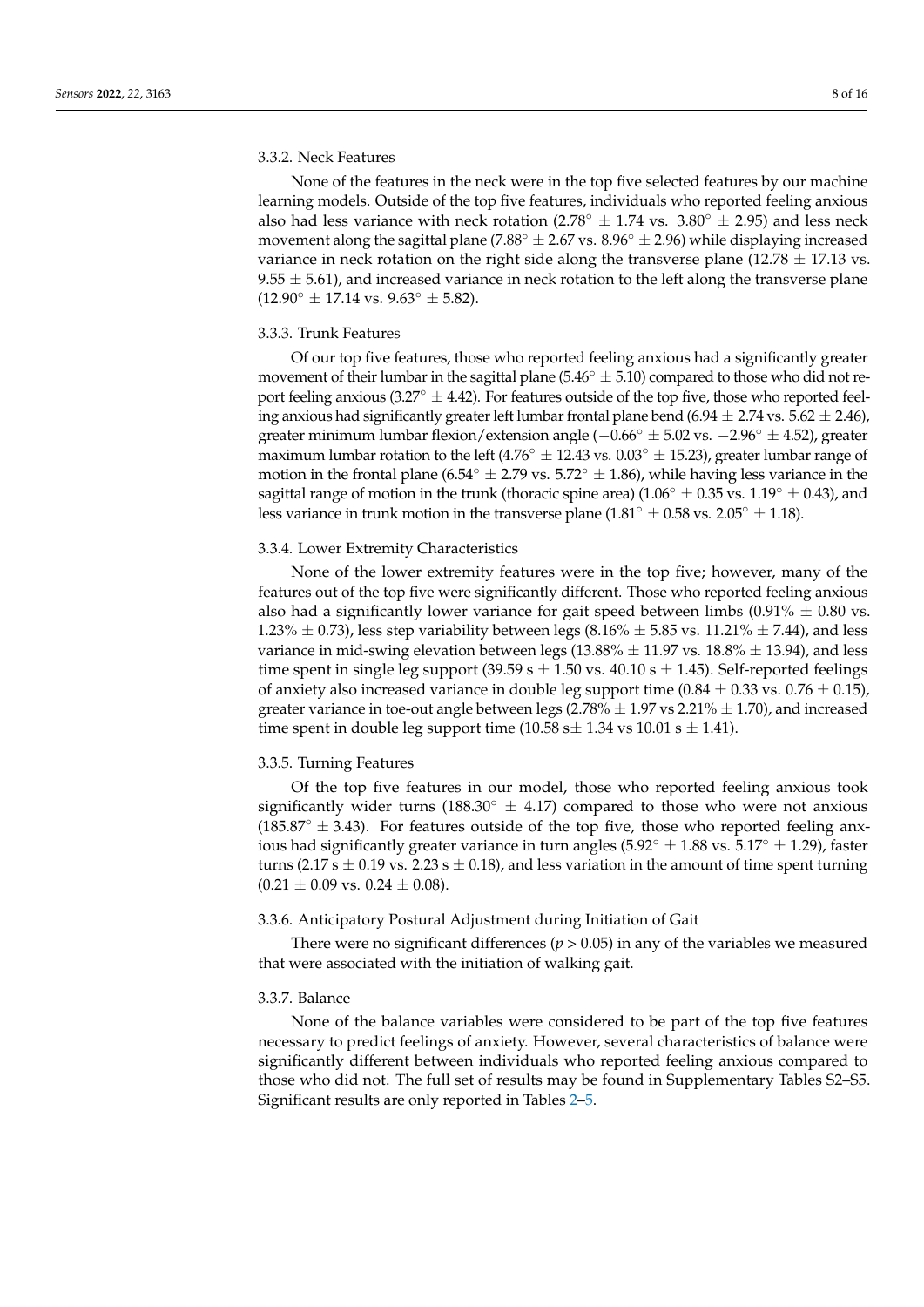l,

|                                                      |                               |         | <b>Anxious</b> |           | <b>Not Anxious</b> |           |                                  |
|------------------------------------------------------|-------------------------------|---------|----------------|-----------|--------------------|-----------|----------------------------------|
| Variable                                             | <b>Relative</b><br>Importance | Ranking | Mean           | <b>SD</b> | Mean               | <b>SD</b> | Significant<br><b>Difference</b> |
| Mean velocity in sagittal plane $(m/s)$              | 0.01                          | 39      | 0.18           | 0.26      | 0.11               | 0.08      | Yes                              |
| Sway angle area $(°)$                                | 0.00                          | 95      | 1.24           | 2.31      | 0.86               | 0.93      | Yes                              |
| RMS sway angle $(°)$                                 | 0.00                          | 100     | 0.52           | 0.62      | 0.37               | 0.20      | Yes                              |
| Mean velocity $(m/s)$                                | 0.00                          | 141     | 0.19           | 0.26      | 0.12               | 0.10      | Yes                              |
| Jerk in coronal plane $(m^2/s^5)$                    | 0.00                          | 144     | 0.41           | 0.34      | 0.57               | 0.82      | Yes                              |
| Acceleration 95% ellipse radius on y-axis $(m/s2)$   | 0.00                          | 153     | 0.21           | 0.25      | 0.15               | 0.08      | Yes                              |
| Angle 95% ellipse radius on y-axis (°)               | 0.00                          | 188     | 1.25           | 1.52      | 0.87               | 0.49      | Yes                              |
| Angle RMS Sway in sagittal plane (°)                 | 0.00                          | 217     | 0.51           | 0.62      | 0.34               | 0.18      | Yes                              |
| Acceleration 95% ellipse sway area $(m^2/s^4)$       | 0.00                          | 265     | 0.04           | 0.07      | 0.02               | 0.03      | Yes                              |
| Acceleration range in coronal plane $(m/s2)$         | 0.00                          | 283     | 0.11           | 0.06      | 0.13               | 0.09      | Yes                              |
| Acceleration range $(m/s^2)$                         | 0.00                          | 284     | 0.47           | 0.63      | 0.35               | 0.26      | Yes                              |
| Acceleration range in sagittal plane $(m/s2)$        | 0.00                          | 288     | 0.45           | 0.63      | 0.32               | 0.25      | Yes                              |
| Acceleration RMS sway in coronal plane $(m/s2)$      | 0.00                          | 292     | 0.02           | 0.01      | 0.02               | 0.02      | Yes                              |
| Acceleration RMS sway ( $m/s2$ )                     | 0.00                          | 293     | 0.09           | 0.10      | 0.06               | 0.03      | Yes                              |
| Acceleration RMS sway in the sagittal plane $(m/s2)$ | 0.00                          | 295     | 0.09           | 0.10      | 0.06               | 0.03      | Yes                              |
| Angle Durations (s)                                  | 0.00                          | 300     | 29.99          | 0.00      | 29.99              | 0.00      | Yes                              |
| Angle RMS sway in coronal plane (°)                  | 0.00                          | 302     | 0.11           | 0.05      | 0.13               | 0.11      | Yes                              |

<span id="page-8-0"></span>**Table 2.** Significant Variables Only for Eyes Open, Feet on Ground.

rot = rotation, RMS = Root mean square,  $\circ$  = degrees.

<span id="page-8-1"></span>**Table 3.** Significant variables only for Eyes Closed, Feet on Ground.

|                                         |                               |              | Anxious |           | <b>Not Anxious</b> |           |                                  |
|-----------------------------------------|-------------------------------|--------------|---------|-----------|--------------------|-----------|----------------------------------|
| Variable                                | <b>Relative</b><br>Importance | Ranking Mean |         | <b>SD</b> | Mean               | <b>SD</b> | Significant<br><b>Difference</b> |
| Acceleration 95% ellipse rot $(m/s^2)$  | 0.01                          | 32           | 1.55    | 0.14      | 1.62               | 0.25      | Yes                              |
| Jerk in coronal plane $(m^2/s^5)$       | 0.00                          | 148          | 0.37    | 0.28      | 0.54               | 0.67      | Yes                              |
| Sway area rot $(^\circ)$                | 0.00                          | 165          | 1.55    | 0.14      | 1.62               | 0.25      | Yes                              |
| Mean velocity in sagittal plane $(m/s)$ | 0.00                          | 172          | 0.10    | 0.05      | 0.12               | 0.05      | Yes                              |
| Angle durations (s)                     | 0.00                          | 174          | 29.99   | 0.00      | 29.99              | 0.00      | Yes                              |

rot = rotation,  $RMS = Root$  mean square,  $\circ$  = degrees.

<span id="page-8-2"></span>**Table 4.** Significant Variables Only for Eyes Open, Feet on Foam Surface.

|                                                     |                               |              | Anxious |           | <b>Not Anxious</b> |           |                                  |
|-----------------------------------------------------|-------------------------------|--------------|---------|-----------|--------------------|-----------|----------------------------------|
| Variable                                            | <b>Relative</b><br>Importance | Ranking Mean |         | <b>SD</b> | Mean               | <b>SD</b> | Significant<br><b>Difference</b> |
| Velocity range in coronal plane $(m/s^2)$           | 0.02                          | 8            | 0.17    | 0.05      | 0.21               | 0.07      | Yes                              |
| Frequency dispersion                                | 0.01                          | 16           | 0.66    | 0.06      | 0.68               | 0.04      | Yes                              |
| Acceleration 95% ellipse radius on x-axis $(m/s^2)$ | 0.01                          | 19           | 0.07    | 0.02      | 0.08               | 0.03      | Yes                              |
| Centroidal frequency in coronal plane (Hz)          | 0.01                          | 36           | 1.09    | 0.15      | 1.00               | 0.24      | Yes                              |
| Sway angle area radius in coronal plane (°)         | 0.01                          | 40           | 0.40    | 0.10      | 0.49               | 0.15      | Yes                              |
| RMS sway angle in coronal plane °                   | 0.01                          | 43           | 0.18    | 0.05      | 0.21               | 0.07      | Yes                              |
| Frequency dispersion in sagittal plane              | 0.00                          | 154          | 0.69    | 0.04      | 0.71               | 0.04      | Yes                              |
| Acceleration RMS sway in coronal plane $(m/s2)$     | 0.00                          | 176          | 0.03    | 0.01      | 0.04               | 0.01      | Yes                              |
| Acceleration 95% ellipse sway area $(m^2/s^4)$      | 0.00                          | 267          | 0.04    | 0.02      | 0.05               | 0.03      | Yes                              |
| Jerk in coronal plane $(m^2/s^5)$                   | 0.00                          | 271          | 0.78    | 0.47      | 0.99               | 0.82      | Yes                              |
| Jerk in sagittal plane $(m^2/s^5)$                  | 0.00                          | 272          | 1.56    | 0.88      | 1.92               | 1.75      | Yes                              |
| Acceleration range $(m/s2)$                         | 0.00                          | 286          | 0.39    | 0.12      | 0.41               | 0.13      | Yes                              |
| Angle 95% ellipse radius in y-axis (°)              | 0.00                          | 298          | 0.97    | 0.38      | 0.98               | 0.33      | Yes                              |
| Angle RMS sway in sagittal plane (°)                | 0.00                          | 305          | 0.39    | 0.16      | 0.39               | 0.14      | Yes                              |
| Angle sway area $({}^{\circ 2})$                    | 0.00                          | 306          | 1.27    | 0.64      | 1.59               | 0.95      | Yes                              |

rot = rotation, RMS = Root mean square,  $\degree$  = degrees,  $\degree$ <sup>2</sup> = degrees<sup>2</sup>.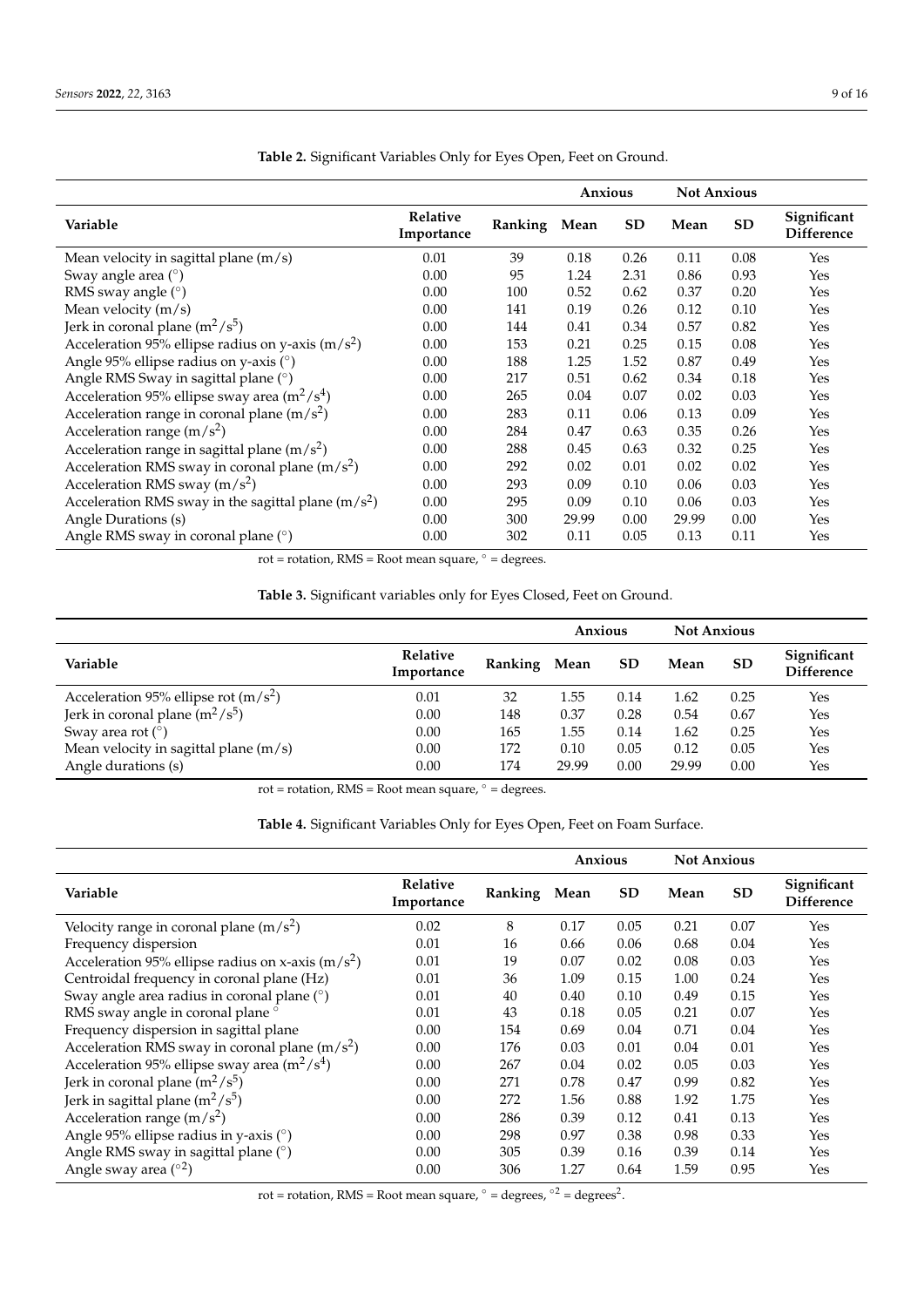|                                                   |                        |              | Anxious |           | <b>Not Anxious</b> |           |                                  |
|---------------------------------------------------|------------------------|--------------|---------|-----------|--------------------|-----------|----------------------------------|
| Variable                                          | Relative<br>Importance | Ranking Mean |         | <b>SD</b> | Mean               | <b>SD</b> | Significant<br><b>Difference</b> |
| Acceleration 95% ellipse rot $(m/s^2)$            | 0.02                   | 13           | 1.51    | 0.30      | 1.63               | 0.25      | Yes                              |
| Frequency dispersion in coronal plane             | 0.00                   | 122          | 0.63    | 0.07      | 0.65               | 0.05      | Yes                              |
| Rot sway area $(°)$                               | 0.00                   | 123          | 1.51    | 0.30      | 1.63               | 0.25      | Yes                              |
| Jerk in coronal plane $(m^2/s^5)$                 | 0.00                   | 140          | 2.09    | 1.31      | 2.93               | 3.24      | Yes                              |
| Angle durations                                   | 0.00                   | 230          | 29.99   | 0.00      | 29.99              | 0.00      | Yes                              |
| Acceleration RMS sway in sagittal plane $(m/s^2)$ | 0.00                   | 296          | 0.10    | 0.03      | 0.11               | 0.04      | Yes                              |
| Angle 95% ellipse radius in y-axis (°)            | 0.00                   | 299          | 1.49    | 0.45      | 1.57               | 0.58      | Yes                              |
| Angle RMS sway (°)                                | 0.00                   | 304          | 0.69    | 0.20      | 0.72               | 0.24      | Yes                              |
| Angle sway area $({}^{\circ 2})$                  | 0.00                   | 307          | 3.77    | 2.09      | 4.15               | 2.56      | Yes                              |
| Jerk in coronal plane $(m^2/s^5)$                 | 0.00                   | 271          | 0.78    | 0.47      | 0.99               | 0.82      | Yes                              |
| Jerk in sagittal plane $(m^2/s^5)$                | 0.00                   | 272          | 1.56    | 0.88      | 1.92               | 1.75      | Yes                              |
| Acceleration range $(m/s^2)$                      | 0.00                   | 286          | 0.39    | 0.12      | 0.41               | 0.13      | Yes                              |
| Angle 95% ellipse radius in y-axis (°)            | 0.00                   | 298          | 0.97    | 0.38      | 0.98               | 0.33      | Yes                              |
| Angle RMS sway in sagittal plane (°)              | 0.00                   | 305          | 0.39    | 0.16      | 0.39               | 0.14      | Yes                              |
| Angle sway area $(^{\circ 2})$                    | 0.00                   | 306          | 1.27    | 0.64      | 1.59               | 0.95      | Yes                              |

<span id="page-9-0"></span>**Table 5.** Significant Variables Only for Eyes Closed, Feet on Foam Surface.

rot = rotation, RMS = Root mean square,  $\degree$  = degrees,  $\degree$ <sup>2</sup> = degrees<sup>2</sup>.

## 3.3.8. Condition: Eyes Open, Feet on Ground

Individuals who reported feeling anxious reported a faster postural sway velocity  $(0.19 \text{ m/s} \pm 0.26 \text{ vs. } 0.12 \text{ m/s} \pm 0.10)$ , faster velocity during postural corrections in the sagittal plane (0.18 m/s  $\pm$  0.26 vs. 0.11 m/s  $\pm$  0.08), larger postural sway area (1.24°  $\pm$  2.31 vs. 0.86°  $\pm$  0.93), larger root mean square (RMS) sway (0.52°  $\pm$  0.62 vs. 0.37°  $\pm$  0.20), greater acceleration in the y-axis (0.21 m/s<sup>2</sup>  $\pm$  0.25 vs. 0.15 m/s<sup>2</sup>  $\pm$  0.08), larger ellipses radius in the y-axis (1.25°  $\pm$  1.52 vs. 0.87  $\pm$  0.49), greater RMS sway in the sagittal plane (0.51°  $\pm$  0.62 vs. 0.34° ± 0.18), larger ellipsis sway area (0.04 m/s<sup>4</sup> ± 0.07 vs. 0.02 m/s<sup>4</sup> ± 0.03), greater postural sway acceleration range (0.47 m/s<sup>2</sup>  $\pm$ 0.63 vs. 0.35 m/s<sup>2</sup>  $\pm$  0.26), greater postural acceleration range in the sagittal plane (0.45 m/s<sup>2</sup>  $\pm$  0.63 vs. 0.32 m/s<sup>2</sup>  $\pm$  0.25), and greater RMS sway in the sagittal plane  $(0.09 \text{ m/s}^2 \pm 0.10 \text{ vs. } 0.06 \text{ m/s}^2 \pm 0.03)$ . Self-report of anxiety also produced less jerk in the coronal plane  $(0.41 \text{ m}^2/\text{s}^5 \pm 0.34 \text{ vs. } 0.57 \text{ m}^2/\text{s}^5 \pm 0.82)$ , less acceleration range in the coronal plane  $(0.11 \text{ m/s}^2 \pm 0.06 \text{ vs. } 0.13 \text{ m/s}^2 \pm 0.09)$ , less postural sway acceleration in the coronal plane (0.02 m/s<sup>2</sup>  $\pm$  0.01 vs. 0.02 m/s<sup>2</sup>  $\pm$  0.02), greater postural sway RMS sway (0.09 m/s<sup>2</sup>  $\pm$  0.10 vs. 0.06 m/s<sup>2</sup>  $\pm$  0.03), and lower RMS sway angle in the coronal plane (0.11°  $\pm$  0.05 vs. 0.13°  $\pm$  0.11) (Table [2\)](#page-8-0).

## 3.3.9. Condition: Eyes Closed, Feet on Ground

Individuals who reported feeling anxious had smaller ellipses during postural rotations (1.55 m<sup>2</sup>  $\pm$  0.14 vs. 1.62 m<sup>2</sup>  $\pm$  0.25), less jerk in the coronal plane (0.37 m<sup>2</sup>/s<sup>5</sup>  $\pm$  0.28 vs. 0.54 m<sup>2</sup>/s<sup>5</sup> ± 0.67), and smaller postural sway area  $(1.55^{\circ 2} \pm 0.14$  vs.  $1.62^{\circ 2} \pm 0.25)$ (Table [3\)](#page-8-1).

# 3.3.10. Condition: Eyes Open, Feet on Foam Surface

Individuals who reported feeling anxious had a slower postural sway acceleration range in the frontal plane (0.17 m/s<sup>2</sup>  $\pm$  0.05 vs. 0.21 m/s<sup>2</sup>  $\pm$  0.07), less postural sway frequency dispersion (0.66  $\pm$  0.06 vs. 0.68  $\pm$  0.04), smaller ellipses along the x-axis (0.07 m<sup>2</sup>  $\pm$  0.02 vs. 0.08 m<sup>2</sup>  $\pm$  0.03), lower root mean square in the coronal plane (0.18<sup>°</sup>  $\pm$  0.05 vs. 0.21<sup>°</sup>  $\pm$  0.07), less frequency dispersion in the sagittal plane ( $0.69 \pm 0.04$  vs. 0.71  $\pm 0.04$ ), lower RMS sway in the coronal plane (0.03 m/s<sup>2</sup>  $\pm$  0.01 vs. 0.04 m/s<sup>2</sup>  $\pm$  0.01), smaller ellipses sway area (0.04 m/s<sup>4</sup>  $\pm$  0.02 vs. 0.05 m/s<sup>4</sup>  $\pm$  0.03), less jerk in the coronal (0.78 m<sup>2</sup>/s<sup>5</sup>  $\pm$  0.47 vs.  $0.99 \text{ m}^2/\text{s}^5 \pm 0.82$ ), and sagittal  $(1.56 \text{ m}^2/\text{s}^5 \pm 0.88 \text{ vs. } 1.92 \text{ m}^2/\text{s}^5 \pm 1.75)$  planes and larger centroidal frequency in the coronal plane (1.09 Hz  $\pm$  0.15 vs. 1.00 Hz  $\pm$  0.2[4\)](#page-8-2) (Table 4).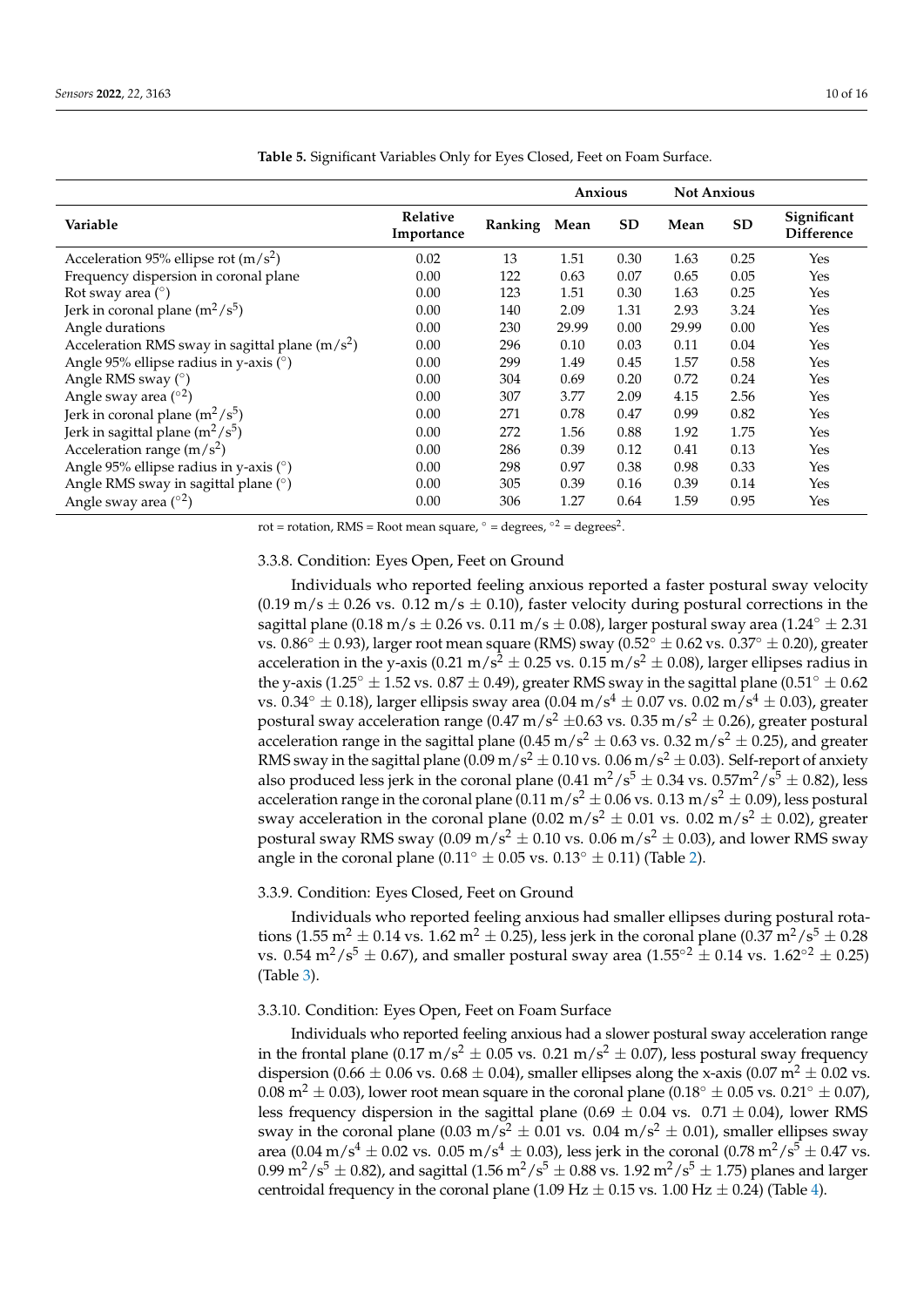## 3.3.11. Condition: Eyes Closed, Feet on Foam Surface

Individuals who reported feeling anxious had a slower acceleration in the ellipsoid motion (1.51 m/s<sup>2</sup>  $\pm$  0.30 vs. 1.63 m/s<sup>2</sup>  $\pm$  0.25), less postural frequency dispersion in the coronal plane (0.63  $\pm$  0.07 vs. 0.65  $\pm$  0.05), less sway area rotation (1.51 $\degree$   $\pm$  0.30 vs.  $1.63^{\circ} \pm 0.25$ ), and less jerk in the coronal plane  $(2.09 \text{ m}^2/\text{s}^5 \pm 1.31 \text{ vs. } 2.93 \text{ m}^2/\text{s}^5 \pm 3.24)$ (Table [5\)](#page-9-0).

# **4. Discussion**

To the knowledge of the researchers, this is the first study to utilize sensors and machine learning to identify current feelings of anxiety using gait and balance measures. Although the accuracy of the models in this study is aligned with previously reported literature that identified feelings of anxiety over the last 2 weeks [\[11](#page-14-10)[,12\]](#page-14-11), the findings of this study add significantly to the literature by reporting gait characteristics that have clinical meaning and measures that can be used to identify individuals who currently report being anxious. Although significant evidence indicates that there are differences in gait [\[14–](#page-14-14)[19\]](#page-14-15) and balance [\[18,](#page-14-13)[19\]](#page-14-15) among individuals who report feeling anxious compared to those who do not, the findings of this study suggest that gait may be the most important feature to consider when using sensors to identify individuals who are anxious in the moment.

# *4.1. Objective 1*

The findings from these analyses suggest that the turning angle, mean lumbar movement, and variations in the neck and arm movements are the most important features in predicting anxiety. To the knowledge of the researchers, there is limited literature to which these findings can be compared. When examining the literature, findings report that older adults usually adjust their turns [\[44\]](#page-15-12), as turning requires maintaining balance [\[45\]](#page-15-13) when they report feeling anxious. These findings are similar to the findings of this study, as young adults who reported feeling anxious in this study made wider turns compared to those who were not anxious. This finding is unique in that the previous literature that has used machine learning in walking gait to identify feelings of anxiety has used variations in movements (i.e., nose and ear movement, ankle movement) [\[11](#page-14-10)[,12\]](#page-14-11), whereas this study provides the gait characteristics most commonly used in the literature.

#### *4.2. Objective 2*

The median of the best model had a 75% accuracy, which is congruent with previously reported literature [\[11](#page-14-10)[,12\]](#page-14-11). However, the findings of this study add the following three unique aspects to the literature: (1) This study used sensors, which are significantly less data-intensive than the X-Box Kinect; (2) this study was able to identify individuals who reported feeling anxious in the present, while previous literature identified individuals who reported feeling anxious at any point over the last two weeks; (3) this study used measures most often reported in gait literature to identify feelings of anxiety, while the previous literature that reported variables not often reported (i.e., nose and ear movement).

# *4.3. Objective 3*

# 4.3.1. Gait

Overall, our findings suggest that individuals who report feeling anxious had no trouble initiating gait; however, based on the variables that were significantly different, these individuals had more cautious gait patterns. The gait patterns found in the anxious young adults in our study are similar to those observed in older adults who are fearful of falling [\[14\]](#page-14-14). Individuals who self-report being anxious show a significantly greater side-to-side rotation of the neck, but less up-and-down movement. These findings may be explained by the fact that anxiety has an effect on oculomotor and gaze control [\[22\]](#page-14-20), which has been linked to alterations in locomotion [\[16\]](#page-14-16). The findings of this study suggest a reduced smoothness of neck movement among individuals who report feeling anxious,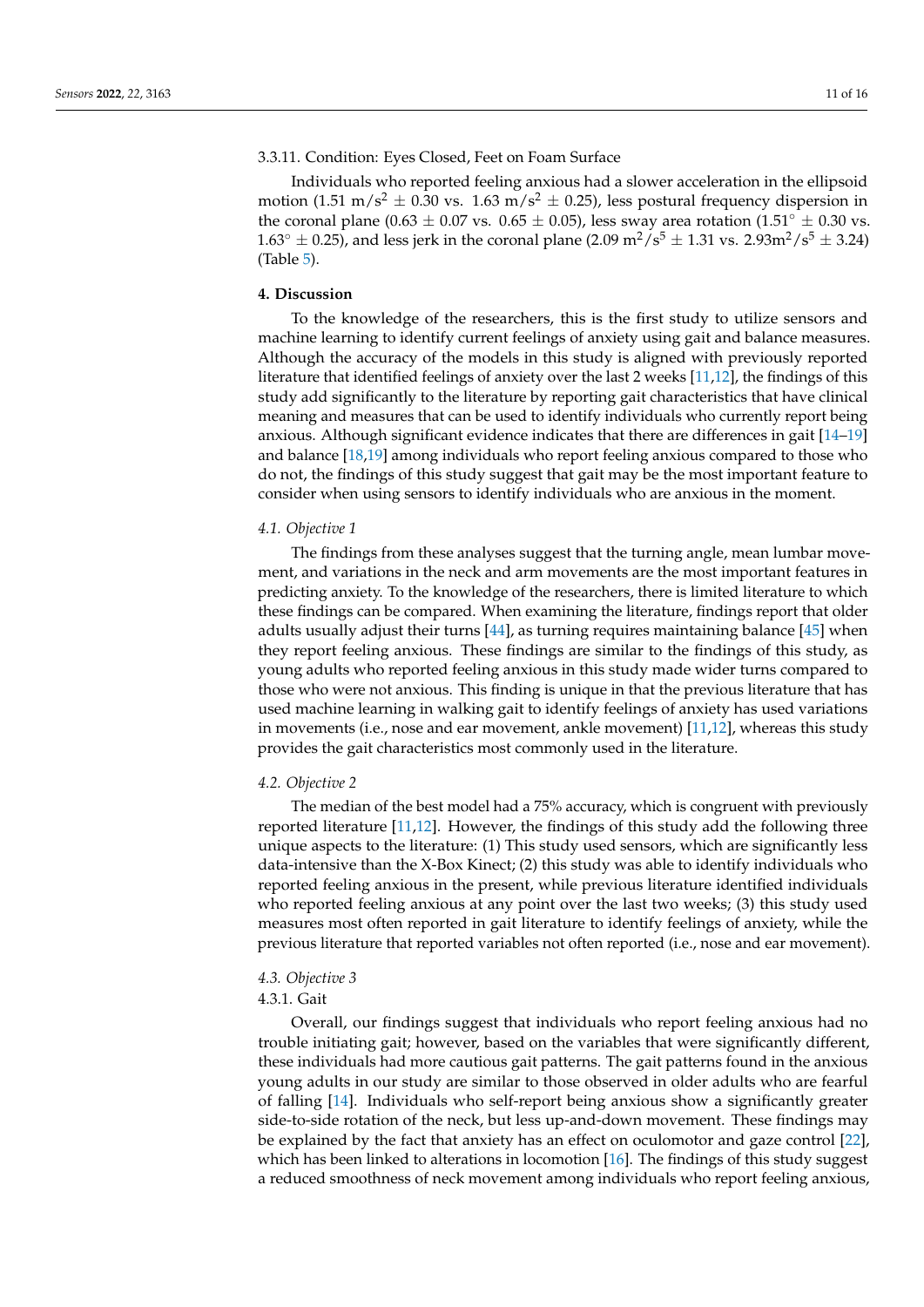which may be explained by previous hypotheses that suggest that individuals who report feeling anxious are consistently performing threat assessments during locomotion [\[16\]](#page-14-16).

When examining movements of the trunk and lumbar spine, our results found that anxious individuals had an increased forward/backward and side-to-side movement as they walked compared to individuals who did not report feeling anxious. These findings also report that anxious individuals had a significantly greater bending to the left side when compared to healthy individuals, but not on the right side. Our findings may be explained by the fact that, in this study, participants were asked to walk around an oval track making left turns only. The increased bending to the left by anxious individuals suggests that these individuals were trying to create a base of support when turning. While this study reports increased variations in lumbar movements, the results also found decreased variance in thoracic movements. Taken together, this suggests that individuals who are anxious may be trying to use the spinal reflex pathway (automatic control strategy) to control locomotion rather than send information to the higher centers (executive strategy). Utilizing this strategy allows for faster unconscious correction of the trunk (i.e., fast, parallel processing of information) and is utilized by individuals who are fearful of falling [\[21\]](#page-14-19).

The lower extremity movements of anxious young adults are also similar to those of older adults who are fearful of falling [\[46\]](#page-15-14). For example, this study reports that there were fewer variations in the lower extremity movements among anxious individuals and that anxious individuals also spent more time in double leg support time, thus less time in single leg support time when compared to their counterparts who reported not feeling anxious. The lower extremity movements further reinforce the findings presented for trunk and lumbar movements because they suggest a lower attentional control, but higher attentional demands for locomotion [\[23\]](#page-14-21) among anxious individuals. Previously, a meta-analysis reported a significant negative relationship between anxiety and attentional control [\[24\]](#page-14-22), which the authors believe may have impacted the walking gait of anxious individuals in this study. Based on the movement of the neck (increased visual scanning), trunk, and lumbar regions (decreased trunk movement), the authors hypothesize that anxious individuals may be scanning for threats by minimizing attentional control of locomotion.

Another potential hypothesis to explain walking gait differences may be that anxious individuals may also have balance deficiencies in walking gait. This hypothesis is supported by the findings in this study that show participants who reported feeling anxious had a decreased stride velocity and spent more time in double leg support, yet they had a greater variance in double leg support time, which suggests that they were trying to unsuccessfully regulate and slow gait speed over the course of the two minutes to maintain balance. This hypothesis is further supported by anxious individuals' having an increased variance in toe-out angle and mid-swing elevation, which suggests that these individuals were trying to correct for information received by their balance system [\[47](#page-15-15)[,48\]](#page-15-16). Additionally, this hypothesis is further supported when examining how anxious individuals turn. In these data, the authors report that anxious individuals take wider, more variable, yet faster turns. Taken together, this suggests that anxious individuals may be trying to find a larger base of support when turning (wider turns), while decreasing the amount of time spent in unstable environments (faster turns, as turns, are less stable than straight walking). These findings are similar to those reported among individuals with gait disorders who try to avoid falling [\[49\]](#page-15-17), as well as individuals who report feeling low energy [\[50](#page-15-18)[,51\]](#page-15-19). A visual representation of the gait differences can be found at [https://gaitsim.dmanserver.com/](https://gaitsim.dmanserver.com/AnxietyYN) [AnxietyYN](https://gaitsim.dmanserver.com/AnxietyYN) (accessed on 12 January 2022).

#### 4.3.2. Balance

Although none of the balance-associated variables were predictive of feelings of anxiety in the machine learning model presented in this study, it was found that anxious individuals had different balance corrections and errors compared to those who did not feel anxious. This study reported that anxious individuals had greater front-to-back (sagittal plane) movement; however, they had less side-to-side movement when their eyes were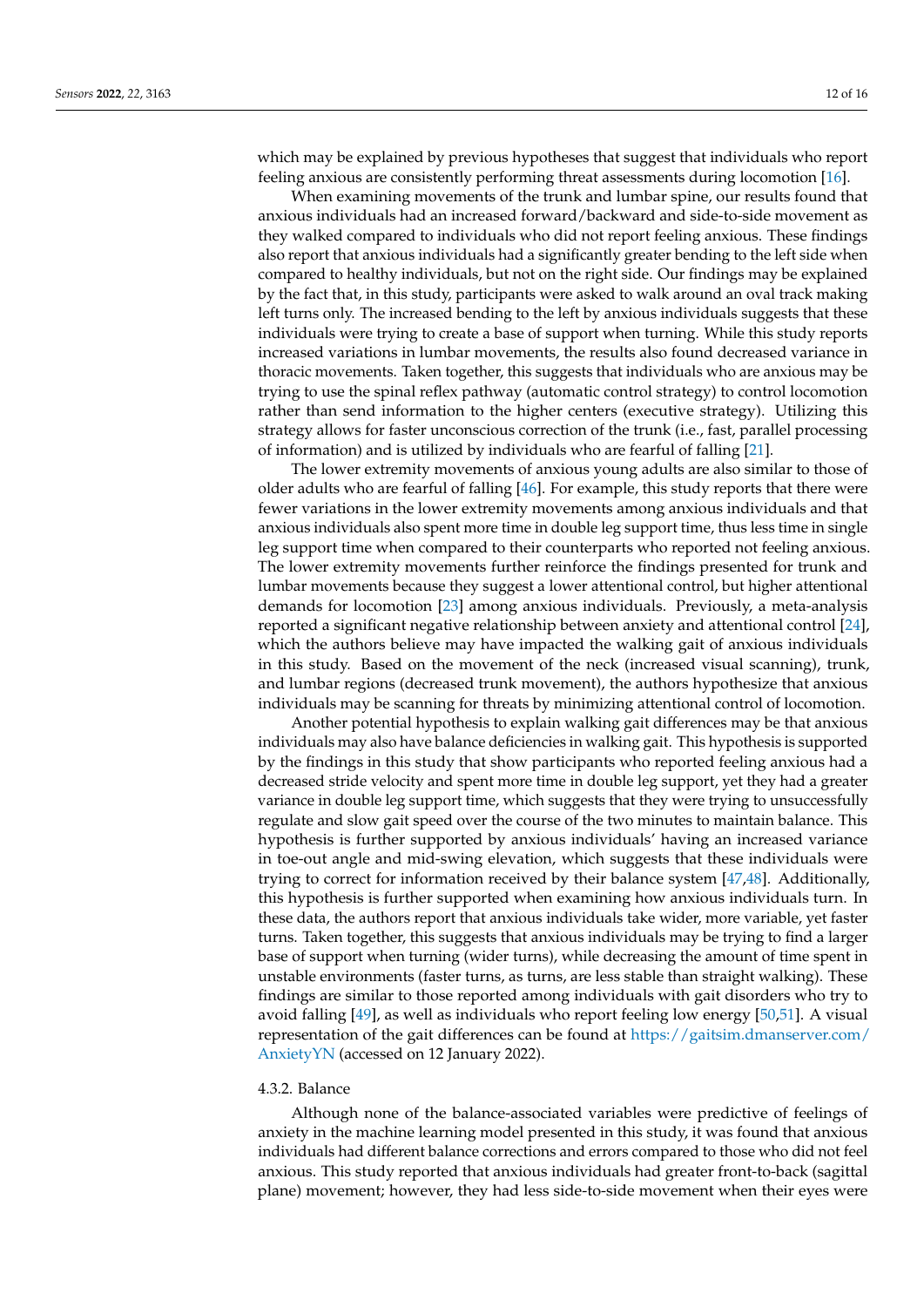open and their feet were on a firm surface. The authors also found that anxious individuals correct significantly faster front-to-back but slower side-to-side compared to non-anxious individuals. Interestingly, when examining the balance condition where somatosensory input is unreliable but visual input is present, postural sway is "smoother" with less spatial displacement and slower temporal adjustments, except when correcting side-to-side. The authors also found that when vision was occluded on both firm surface and foam surface conditions, individuals who reported being anxious had a "smoother" balance with less spatial displacement and slower temporal corrections. Taken together, these findings suggest that visual input is impacted by feelings of anxiety [\[25\]](#page-14-23), as shown by quicker temporal corrections in both vision conditions, albeit in different planes. The balance findings from this study further support the hypothesis put forth by the authors when explaining the gait findings, as balance findings suggest that individuals who are anxious may be visually scanning for threats. This hypothesis may explain greater front-back movements with quicker corrections in the eyes open, feet on firm surface conditions and quicker corrections in the eyes open, unstable surface conditions. However, these findings do not explain the smaller spatial movements in unstable environments. Smaller spatial movements in unstable environments and vision-occluded balance may be best explained by the fact that anxiety increases physiological arousal, which is associated with a reduced center of pressure displacement and increased leg muscle activation [\[26](#page-14-24)[–28\]](#page-14-25), although this study did not measure leg muscle activity.

## 4.3.3. Implications

The findings of this study have implications in multiple fields, as it gives insight into how best to recognize feelings of anxiety among young adults while also providing the gait variables most often reported in the literature. The findings from this study suggest that there are signals, specifically in locomotion, which can be helpful to identify individuals who are feeling anxious using IMU sensor technology. Based on the accuracy of the results of this study, the authors suggest future researchers try to capture additional data during locomotion and should focus their efforts on trying to capture signals that document variance in locomotion. Additionally, these findings suggest that even though the participants of this study were young, those who reported feeling anxious mimicked the gait patterns most often observed among older adults who are fearful of falling. Although this study did not measure locomotion in athletic competition, these findings may be of importance to tactical and sports athlete trainers as they may find individuals who report feeling anxious are constantly threat scanning and walking in a protective manner, which may influence their athletic performance. These findings may also be of interest to clinicians working in the movement analysis realm (i.e., physiotherapists), as some of the instability/declines in balance that they may note may be due to anxiety instead of functional deficits.

#### 4.3.4. Limitations

This study is not without limitations. The primary limitation of this study is its cross-sectional design. However, a recent investigation suggests that not all individuals report feeling anxious even when using anxiety-provoking conditions [\[52\]](#page-15-20); therefore, suggesting that researchers trying to identify when an individual is feeling anxious may have difficulty inducing anxiety. These inter-individual differences in responses to various anxiety-provoking conditions suggest that for an exploratory study, a cross-sectional design may be ideal. Another limitation is that feelings of anxiety are self-reported measures that may have inherent reporting bias. The Hawthorne effect may also be at play here, as individuals who normally would not report feeling anxious may have been anxious when they reported to the lab [\[53\]](#page-15-21). The Hawthorne effect further underscores the importance of this study, as there is a need for technology that may be used to identify feelings of anxiety in the moment. Another potential limitation of the findings is that the individuals identified in this study may have had gait deviations due to factors other than anxiety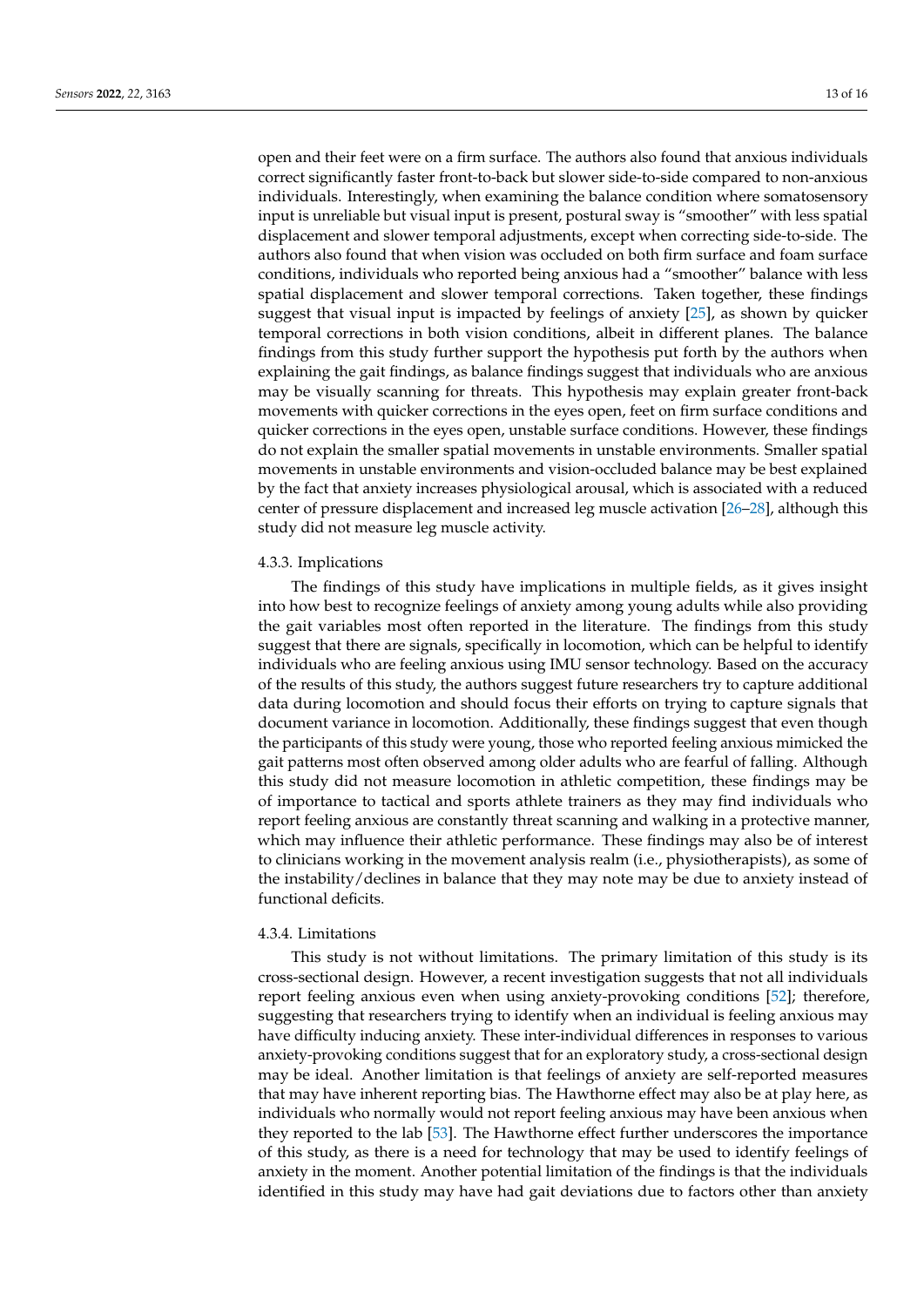that may not have been accounted for in this study (i.e., pain). Additionally, this study eliminated individuals who reported some anxiety (POMS-SF scores of 1 and 2), which may have provided additional insight into how locomotion changes as feelings of anxiety increase. Lastly, due to the small sample size, the models reported in this study had a median accuracy of 75%, and some of the best models had 100% accuracy. The models with 100% accuracy rates may have just been "lucky" in the training and test sets of data that were used. However, those models that reported 100% accuracy do provide insight into the fact that the accuracy of the models may significantly improve with larger sample sizes. Future research should examine other movements and try to perform these studies with larger sample sizes. Future studies should also try to understand the chronicity of anxiety in the population and whether individuals who report feeling anxious more frequently and/or more intensely may more permanently alter their gait patterns and/or create compensatory mechanisms in walking gait.

#### **5. Conclusions**

The purpose of this exploratory study was to use machine learning to identify young adults who currently report feeling anxious. The findings from this study are aligned with previous literature in that these models were able to identify individuals who reported feeling anxious with 75% accuracy. These results identified that locomotion was more important than quiet balance at identifying anxious individuals. Additionally, this study found that variances in the upper extremity, trunk, and neck movement may be the most important features in identifying anxious individuals. These findings also suggest that young adults who reported feeling anxious exhibit walking patterns similar to older adults who report fear of falling. This study also reported that quiet balance among young adults who currently report feeling anxious was different compared to those not feeling anxious. Future studies should try to capture locomotion data in larger populations while also trying to capture other signals that may help create more accurate models.

**Supplementary Materials:** The following supporting information can be downloaded at: [https:](https://www.mdpi.com/article/10.3390/s22093163/s1) [//www.mdpi.com/article/10.3390/s22093163/s1,](https://www.mdpi.com/article/10.3390/s22093163/s1) Table S1: Gait Variables. Table S2: Eyes Open, Feet on Ground. Table S3: Eyes Closed, Feet on Ground. Table S4: Eyes Open, Feet on Foam Surface. Table S5: Eyes Closed, Feet on Foam Surface.

**Author Contributions:** Conceptualization—M.S., R.M. (Rebecca Martin), C.Y. and A.B. IRB submission—R.M. (Rebecca Martin), C.Y. and A.B. Data collection—M.S., C.Y., R.M. (Rebecca Martin), A.B. Data curation—H.H., L.-F.Y., A.B., E.L., R.M. (Ryan McCarthy); Data visualization—D.B., Formal Analysis—H.H., L.-F.Y. Interpretation—H.H., L.-F.Y., A.B. Writing original draft—D.B., M.S., H.H., E.L., R.M. (Ryan McCarthy), A.A.T., A.M.K., M.A.E., M.L.S., A.B. Writing—Reviewing and Editing— D.B., M.S., H.H., E.L., R.M. (Rebecca Martin), R.M. (Ryan McCarthy), C.Y., L.-F.Y., A.A.T., A.M.K., M.A.E., M.L.S., A.B. All authors have read and agreed to the published version of the manuscript.

**Funding:** Authors A.A.T., A.M.K., and M.A.E. are funded by USAID in the lab of author A.B.

**Institutional Review Board Statement:** This study was conducted according to the guidelines of the Declaration of Helsinki and approved by the Institutional Review Board of Clarkson University (approval #18.39.1).

**Informed Consent Statement:** Informed consent was obtained from all subjects involved in the study.

**Data Availability Statement:** Data is available on request due to Institutional Review Board (IRB) restrictions.

**Acknowledgments:** The authors would like to recognize Guilia Mahoney, Seema Teymouri, Christina Vogel-Rosbrook and Phylicia Taladay for their help with data collection.

**Conflicts of Interest:** The authors declare no conflict of interest.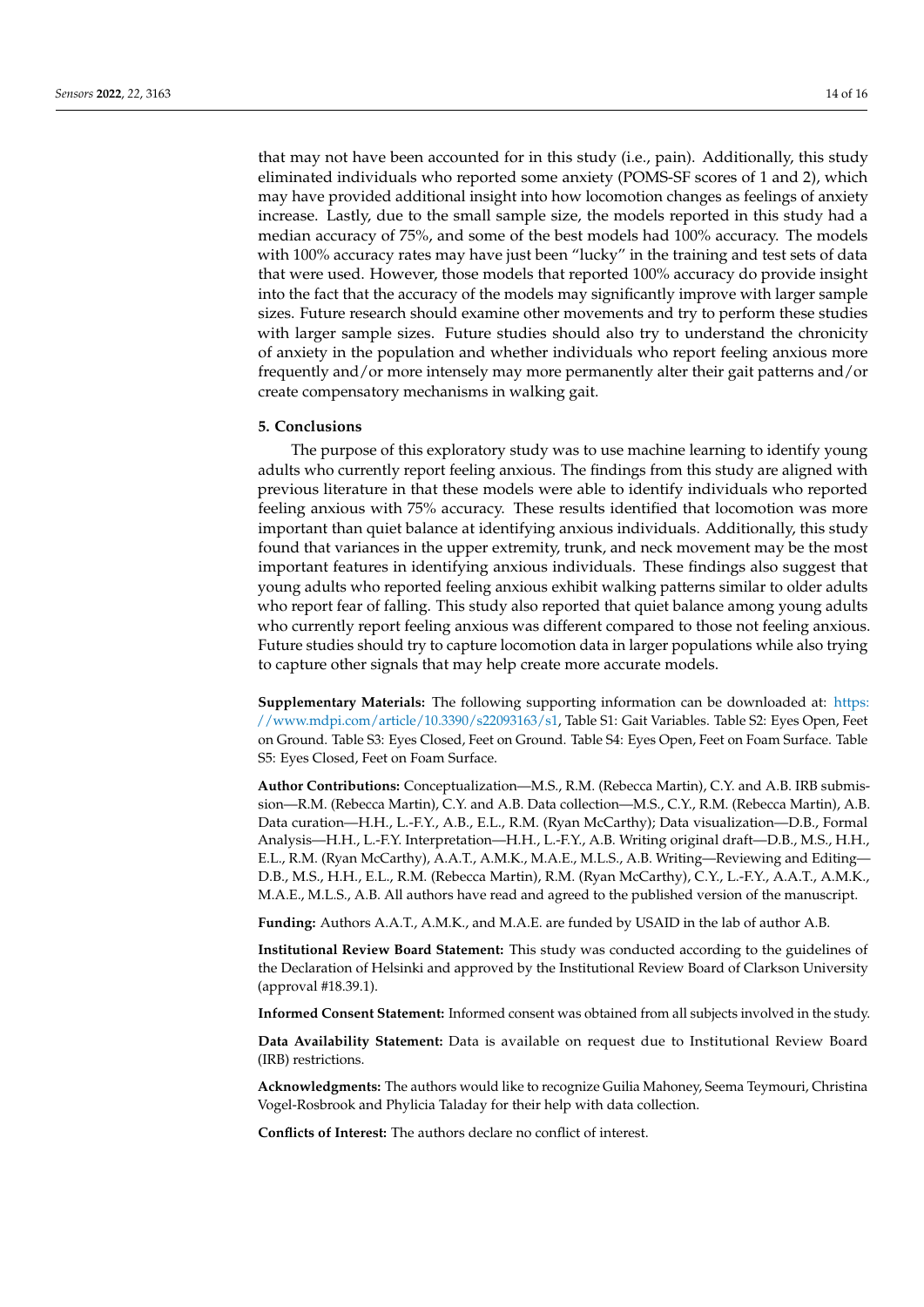# **References**

- <span id="page-14-0"></span>1. Baxter, A.J.; Scott, K.M.; Vos, T.; Whiteford, H.A. Global prevalence of anxiety disorders: A systematic review and meta-regression. *Psychol. Med.* **2013**, *43*, 897–910. [\[CrossRef\]](http://doi.org/10.1017/S003329171200147X) [\[PubMed\]](http://www.ncbi.nlm.nih.gov/pubmed/22781489)
- <span id="page-14-1"></span>2. Santomauro, D.F.; Herrera, A.M.M.; Shadid, J.; Zheng, P.; Ashbaugh, C.; Pigott, D.M.; Abbafati, C.; Adolph, C.; O'Amlag, C.P.; Aravkin, A.Y.; et al. Global prevalence and burden of depressive and anxiety disorders in 204 countries and territories in 2020 due to the COVID-19 pandemic. *Lancet* **2021**, *398*, 1700–1712. [\[CrossRef\]](http://doi.org/10.1016/S0140-6736(21)02143-7)
- <span id="page-14-2"></span>3. Twenge, J.M.; Joiner, T.E. U.S. Census Bureau-assessed prevalence of anxiety and depressive symptoms in 2019 and during the 2020 COVID-19 pandemic. *Depress. Anxiety* **2020**, *37*, 954–956. [\[CrossRef\]](http://doi.org/10.1002/da.23077) [\[PubMed\]](http://www.ncbi.nlm.nih.gov/pubmed/32667081)
- <span id="page-14-3"></span>4. Baxter, A.J.; Vos, T.; Scott, K.M.; Ferrari, A.J.; Whiteford, H.A. The global burden of anxiety disorders in 2010. *Psychol. Med.* **2014**, *44*, 2363–2374. [\[CrossRef\]](http://doi.org/10.1017/S0033291713003243)
- <span id="page-14-4"></span>5. Stein, D.J.; Craske, M.A.; Friedman, M.J.; Phillips, K.A. Anxiety disorders, obsessive-compulsive and related disorders, traumaand stressor-related disorders, and dissociative disorders in DSM-5. *Am. J. Psychiatry* **2014**, *171*, 611–613. [\[CrossRef\]](http://doi.org/10.1176/appi.ajp.2014.14010003)
- <span id="page-14-5"></span>6. Bird, C.; Rieker, P. *Gender and Health: The Effects of Constrained Choices and Social Policies*; Cambridge University Press: Cambridge, UK, 2008.
- <span id="page-14-6"></span>7. Jahedi, S.; Méndez, F. On the advantages and disadvantages of subjective measures. *J. Econ. Behav. Organ.* **2014**, *98*, 97–114. [\[CrossRef\]](http://doi.org/10.1016/j.jebo.2013.12.016)
- <span id="page-14-7"></span>8. Beiter, R.; Nash, R.; McCrady, M.; Rhoades, D.; Linscomb, M.; Clarahan, M.; Sammut, S. The prevalence and correlates of depression, anxiety, and stress in a sample of college students. *J. Affect. Disord.* **2015**, *173*, 90–96. [\[CrossRef\]](http://doi.org/10.1016/j.jad.2014.10.054)
- <span id="page-14-8"></span>9. Humer, E.; Pieh, C.; Probst, T. Metabolomic Biomarkers in Anxiety Disorders. *Int. J. Mol. Sci.* **2020**, *21*, 4784. [\[CrossRef\]](http://doi.org/10.3390/ijms21134784)
- <span id="page-14-9"></span>10. Boeke, E.A.; Holmes, A.J.; Phelps, E.A. Toward Robust Anxiety Biomarkers: A Machine Learning Approach in a Large-Scale Sample. *Biol. Psychiatry Cogn. Neurosci. Neuroimaging* **2020**, *5*, 799–807. [\[CrossRef\]](http://doi.org/10.1016/j.bpsc.2019.05.018)
- <span id="page-14-10"></span>11. Zhao, N.; Zhang, Z.; Wang, Y.; Wang, J.; Li, B.; Zhu, T.; Xiang, Y. See your mental state from your walk: Recognizing anxiety and depression through Kinect-recorded gait data. *PLoS ONE* **2019**, *14*, e0216591. [\[CrossRef\]](http://doi.org/10.1371/journal.pone.0216591)
- <span id="page-14-11"></span>12. Miao, B.; Liu, X.; Zhu, T. Automatic mental health identification method based on natural gait pattern. *PsyCh J.* **2021**, *10*, 453–464. [\[CrossRef\]](http://doi.org/10.1002/pchj.434)
- <span id="page-14-12"></span>13. Feldman, R.; Schreiber, S.; Pick, C.G.; Been, E. Gait, balance, mobility and muscle strength in people with anxiety compared to healthy individuals. *Hum. Mov. Sci.* **2019**, *67*, 102513. [\[CrossRef\]](http://doi.org/10.1016/j.humov.2019.102513)
- <span id="page-14-14"></span>14. Reelick, M.F.; van Iersel, M.B.; Kessels, R.P.C.; Rikkert, M.G.M.O. The influence of fear of falling on gait and balance in older people. *Age Ageing* **2009**, *38*, 435–440. [\[CrossRef\]](http://doi.org/10.1093/ageing/afp066)
- 15. Richardson, L. Fear of falling. *Qual. Inquiry* **2014**, *20*, 1133–1140. [\[CrossRef\]](http://doi.org/10.1177/1077800414543697)
- <span id="page-14-16"></span>16. Balaban, C.; Furman, J.M.; Staab, J. Threat Assessment and Locomotion: Clinical Applications of an Integrated Model of Anxiety and Postural Control. *Skull Base* **2013**, *33*, 297–306. [\[CrossRef\]](http://doi.org/10.1055/s-0033-1356462)
- <span id="page-14-17"></span>17. Wynaden, D.; Tohotoa, J.; Heslop, K.; Al Omari, O. Recognising falls risk in older adult mental health patients and acknowledging the difference from the general older adult population. *Collegian* **2016**, *23*, 97–102. [\[CrossRef\]](http://doi.org/10.1016/j.colegn.2014.12.002)
- <span id="page-14-13"></span>18. Pacheco-Unguetti, A.P.; Acosta, A.; Callejas, A.; Lupiáñez, J. Attention and anxiety: Different attentional functioning under state and trait anxiety. *Psychol. Sci.* **2010**, *21*, 298–304. [\[CrossRef\]](http://doi.org/10.1177/0956797609359624)
- <span id="page-14-15"></span>19. Hainaut, J.-P.; Caillet, G.; Lestienne, F.G.; Bolmont, B. The role of trait anxiety on static balance performance in control and anxiogenic situations. *Gait Posture* **2011**, *33*, 604–608. [\[CrossRef\]](http://doi.org/10.1016/j.gaitpost.2011.01.017)
- <span id="page-14-18"></span>20. Bolmont, B.; Gangloff, P.; Vouriot, A.; Perrin, P.P. Mood states and anxiety influence abilities to maintain balance control in healthy human subjects. *Neurosci. Lett.* **2002**, *329*, 96–100. [\[CrossRef\]](http://doi.org/10.1016/S0304-3940(02)00578-5)
- <span id="page-14-19"></span>21. Af Klint, R.; Nielsen, J.B.; Cole, J.; Sinkjaer, T.; Grey, M.J. Within-step modulation of leg muscle activity by afferent feedback in human walking. *J. Physiol.* **2008**, *586*, 4643–4648. [\[CrossRef\]](http://doi.org/10.1113/jphysiol.2008.155002)
- <span id="page-14-20"></span>22. Staab, J. The influence of anxiety on ocular motor control and gaze. *Curr. Opin. Neurol.* **2014**, *27*, 118–124. [\[CrossRef\]](http://doi.org/10.1097/WCO.0000000000000055) [\[PubMed\]](http://www.ncbi.nlm.nih.gov/pubmed/24335800)
- <span id="page-14-21"></span>23. Gage, W.H.; Sleik, R.J.; Polych, M.A.; McKenzie, N.C.; Brown, L.A. The allocation of attention during locomotion is altered by anxiety. *Exp. Brain Res.* **2003**, *150*, 385–394. [\[CrossRef\]](http://doi.org/10.1007/s00221-003-1468-7) [\[PubMed\]](http://www.ncbi.nlm.nih.gov/pubmed/12707746)
- <span id="page-14-22"></span>24. Shi, R.; Sharpe, L.; Abbott, M. A meta-analysis of the relationship between anxiety and attentional control. *Clin. Psychol. Rev.* **2019**, *72*, 101754. [\[CrossRef\]](http://doi.org/10.1016/j.cpr.2019.101754) [\[PubMed\]](http://www.ncbi.nlm.nih.gov/pubmed/31306935)
- <span id="page-14-23"></span>25. Ohno, H.; Wada, M.; Saitoh, J.; Sunaga, N.; Nagai, M. The effect of anxiety on postural control in humans depends on visual information processing. *Neurosci. Lett.* **2004**, *364*, 37–39. [\[CrossRef\]](http://doi.org/10.1016/j.neulet.2004.04.014)
- <span id="page-14-24"></span>26. Ishida, M.; Saitoh, J.; Wada, M.; Nagai, M. Effects of anticipatory anxiety and visual input on postural sway in an aversive situation. *Neurosci. Lett.* **2010**, *474*, 1–4. [\[CrossRef\]](http://doi.org/10.1016/j.neulet.2010.02.052)
- 27. Maki, B.; McIlroy, W. Influence of Arousal and Attention on the Control of Postural Sway1. *J. Vestib. Res.* **1996**, *6*, 53–59. [\[CrossRef\]](http://doi.org/10.3233/VES-1996-6107)
- <span id="page-14-25"></span>28. Sibley, K.M.; Carpenter, M.G.; Perry, J.C.; Frank, J.S. Effects of postural anxiety on the soleus H-reflex. *Hum. Mov. Sci.* **2007**, *26*, 103–112. [\[CrossRef\]](http://doi.org/10.1016/j.humov.2006.09.004)
- <span id="page-14-26"></span>29. Heuchert, J.P.; McNair, D.M. *Profile of Mood States (POMS 2)*, 2nd ed.; Multi-Health Systems Inc.: North Tonawanda, NY, USA, 2012.
- <span id="page-14-27"></span>30. Li, S.; Cui, L.; Zhu, C.; Li, B.; Zhao, N.; Zhu, T. Emotion recognition using Kinect motion capture data of human gaits. *PeerJ* **2016**, *4*, e2364. [\[CrossRef\]](http://doi.org/10.7717/peerj.2364)